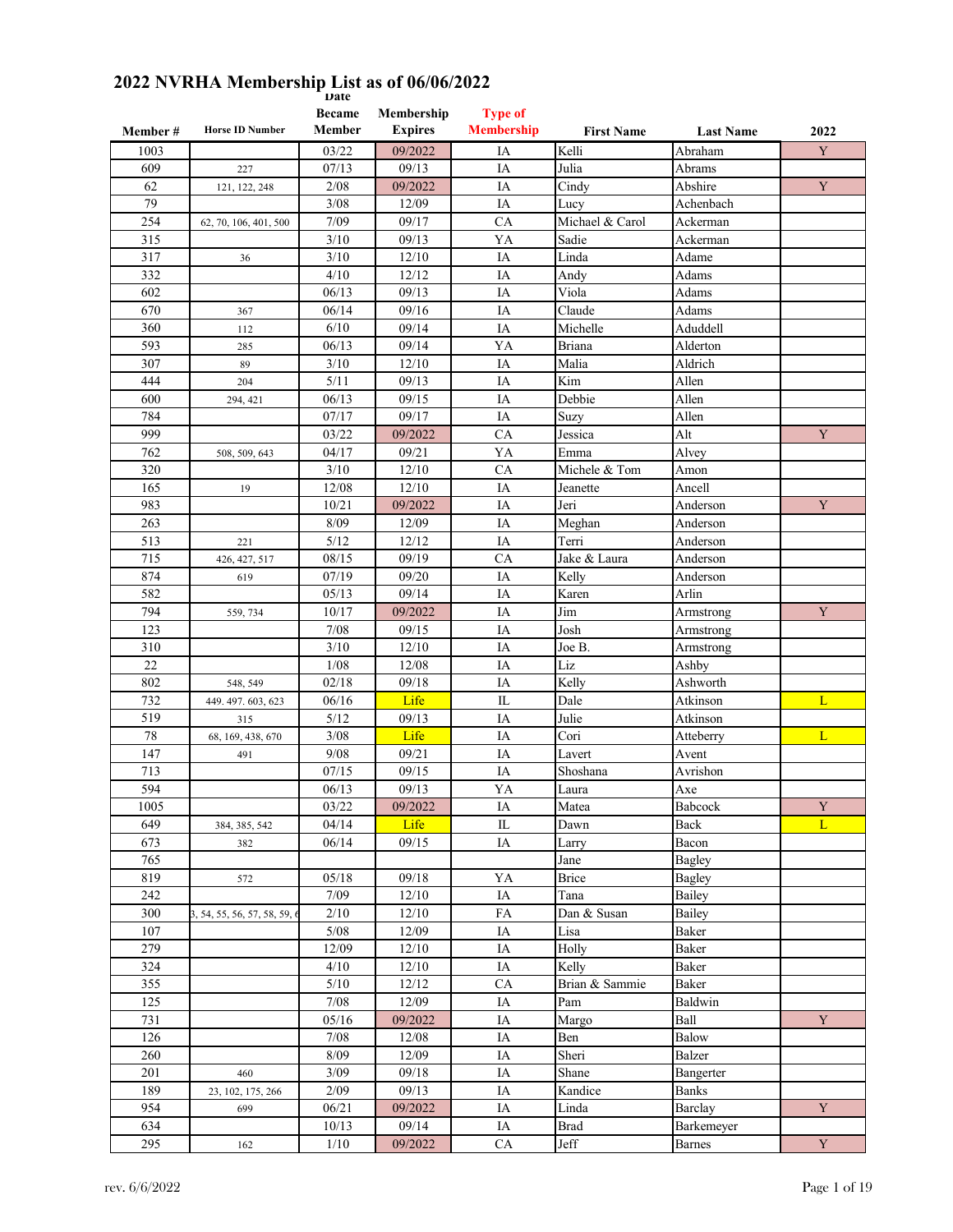| Member # | <b>Horse ID Number</b> | <b>Became</b><br>Member | Membership<br><b>Expires</b> | <b>Type of</b><br><b>Membership</b> | <b>First Name</b> | <b>Last Name</b>   | 2022        |
|----------|------------------------|-------------------------|------------------------------|-------------------------------------|-------------------|--------------------|-------------|
| 181      |                        | 1/09                    | 12/09                        | IA                                  | Sonia             | Barr               |             |
| 961      | 704, 705               | 07/21                   | 09/2022                      | CA                                  | Steve & Ann       | Barrette           | Y           |
| 1043     |                        | 05/22                   | 09/2022                      | YA                                  | Addison           | Barrette           | $\mathbf Y$ |
| 498      |                        | 4/12                    | 09/13                        | YA                                  | Tracy             | Bartel             |             |
| 323      | 124                    | 4/10                    | 12/10                        | IA                                  | Mick              | Barth              |             |
| 678      |                        | 07/14                   | 09/14                        | IA                                  | Paul              | Barulich           |             |
| 207      |                        | 3/09                    | 12/09                        | CA                                  | Arvell & Karry    | <b>Bass</b>        |             |
| 708      | 434, 474, 561, 605     | 06/15                   | 09/2022                      | IA                                  | Janis             | Bate               | Y           |
| 325      | 159                    | 4/10                    | 12/11                        | CA                                  | Roger & Anne      | <b>Bates</b>       |             |
| 984      | 729                    | 10/21                   | 09/2022                      | YA                                  | Rylie             | Bauman             | Y           |
| 259      |                        | 8/09                    | 12/09                        | IA                                  | Neil              | Bauman             |             |
| 563      | 323                    | 10/12                   | 09/14                        | IA                                  | Vicki             | Baumler            |             |
| 570      |                        | 2/13                    | 09/13                        | IA                                  | Rebecca           | Bazabal            |             |
| 833      | 583                    | 10/18                   | 09/2022                      | IA                                  | Mike              | Beakley            | Y           |
| 942      | 689                    | 05/21                   | 09/21                        | IA                                  | Viviane           | Bearbower          |             |
| 827      |                        | 08/18                   | 09/18                        | YA                                  | Madison           | Begley             |             |
| 93       |                        | 4/08                    | 12/09                        | IA                                  | Kristin           | Bell               |             |
| 675      | 377                    | 07/14                   | 09/16                        | IA                                  | Linda             | Bell               |             |
| 192      | 115, 127               | 2/09                    | 09/14                        | IA                                  | David             | Bellar             |             |
| 18       |                        | 1/08                    | 12/10                        | IA                                  | Deborah           | Benenson           |             |
| 818      | 560, 634, 778          | 05/18                   | 09/2022                      | IA                                  | Vicki             | Benson             | $\mathbf Y$ |
| 467      |                        | 9/11                    | 12/11                        | IA                                  | Terry             | Berg               |             |
| 637      | 328                    | 01/14                   | 09/14                        | IA                                  | Joan              | Berndt             |             |
| 502      | 240, 281, 681          | 5/12                    | 09/21                        | IA                                  | Nicole            | Bertino (Shumway)  |             |
| 132      | 187, 188               | 7/08                    | 09/15                        | CA                                  | Jere & Celia      | Beymer             |             |
| 578      | 268                    | 05/13                   | 09/13                        | IA                                  | Amy               | Biehl              |             |
| 272      |                        | 10/09                   | 12/12                        | IA                                  | Dwight            | <b>Bilyk</b>       |             |
| 298      | 18                     | 2/10                    | 12/10                        | IA                                  | Diane             | Binette            |             |
| 405      | 183                    | 10/10                   | 09/13                        | IA                                  | Tracy             | Birnie             |             |
| 322      |                        | 4/10                    | 09/20                        | IA                                  | Tom               | Bjorklund          |             |
| 177      |                        | 1/09                    | 12/10                        | IA                                  | Deb               | <b>Black</b>       |             |
| 919      | 657, 708, 709          | 09/20                   | 09/2022                      | IA                                  | Kris              | <b>Blacklock</b>   | Y           |
| 7        | 88                     | 12/07                   | Life                         | CL                                  | Henry & Donna     | <b>Block</b>       | L           |
| 357      | 119                    | 5/10                    | 12/10                        | IA                                  | Patty             | Blom               |             |
| 935      | 414, 676, 677, 678     | 04/21                   | 09/2022                      | IA                                  | Wanda             | Bloomfield         | $\mathbf Y$ |
| 936      | 414, 676, 677, 678     | 04/21                   | 09/21                        | IA                                  | Emily             | Bloomfield         |             |
| 865      |                        | 07/19                   | 09/19                        | CA                                  | Sydney            | Boden              |             |
| 526      |                        | 7/12                    | 12/12                        | $\rm IA$                            | Peggy             | Boege              |             |
| 341      |                        | $5/10$                  | 12/10                        | CA                                  | Lois & Wayne      | Boettcher          |             |
| 262      |                        | 8/09                    | Life                         | ${\rm IL}$                          | Don               | Bogle              | L           |
| 956      |                        | 07/21                   | 09/21                        | YA                                  | Isabelle          | Bokelman           |             |
| 496      |                        | 4/12                    | 12/12                        | IA                                  | Sara              | Boland             |             |
| 368      |                        | $6/10$                  | $12/10$                      | $\rm IA$                            | Robin             | Bond               |             |
| 464      | 237, 238               | 9/11                    | 09/13                        | $\rm IA$                            | Sarah             | Bond               |             |
| 456      | 173                    | $7/11$                  | 12/11                        | IA                                  | Peggy             | Bond-Heath         |             |
| 858      |                        | 07/19                   | 09/19                        | $\rm IA$                            | Ryan              | Boner              |             |
| 304      |                        | 3/10                    | 12/10                        | ${\rm CA}$                          | Greg & Vickie     | Booth & Kettlewell |             |
| 461      | 210, 446               | $8/1\,1$                | 09/16                        | $\rm IA$                            | Heather           | <b>Borg</b>        |             |
| 575      |                        | 1/13                    | 09/14                        | IA                                  | Kathy             | Born               |             |
| 128      |                        | $7/08$                  | 12/09                        | YA                                  | Ashley            | <b>Bosack</b>      |             |
| 226      |                        | 4/09                    | 12/09                        | $\rm IA$                            | Mark              | Bosserman          |             |
| 950      |                        | 05/21                   | 09/21                        | IA                                  | Cheri             | Bourgeois          |             |
| 629      | 326                    | 11/13                   | 09/14                        | $\rm IA$                            | Adam              | <b>Bradley</b>     |             |
| 692      | 409, 572               | 10/14                   | 09/2022                      | IA                                  | Connie            | <b>Brase</b>       | $\mathbf Y$ |
| 473      |                        | 10/11                   | 12/12                        | YA                                  | Jena              | <b>Braun</b>       |             |
| 1006     |                        | 03/22                   | 09/2022                      | IA                                  | Jessica           | <b>Brekke</b>      | $\mathbf Y$ |
| 340      | 96                     | $4/10$                  | 09/14                        | $\rm IA$                            | Dana              | <b>Brewer</b>      |             |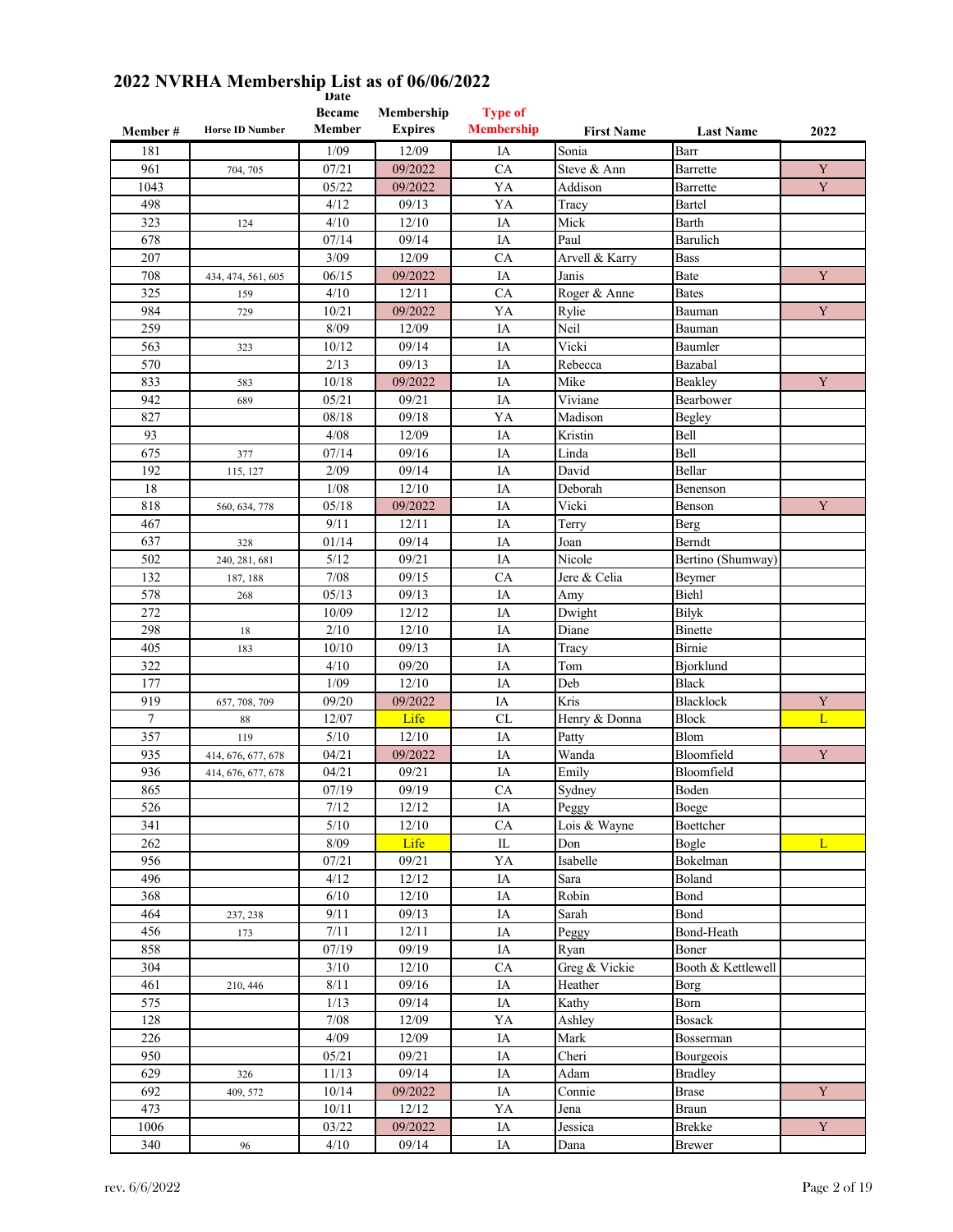| Member# | <b>Horse ID Number</b> | <b>Became</b><br>Member | Membership<br><b>Expires</b> | <b>Type of</b><br><b>Membership</b> | <b>First Name</b> | <b>Last Name</b>             | 2022        |
|---------|------------------------|-------------------------|------------------------------|-------------------------------------|-------------------|------------------------------|-------------|
| 1020    | 782                    | 05/22                   | 09/2022                      | IA                                  | Keshia            | <b>Brinkerhoff</b>           | Y           |
| 339     |                        | 4/10                    | 09/13                        | IA                                  | Jody & JW         | <b>Brooks</b>                |             |
| 412     |                        | 10/10                   | 12/11                        | IA                                  | Whitney           | <b>Brooks</b>                |             |
| 431     |                        | 3/11                    | 12/11                        | IA                                  | Lisa              | Brown                        |             |
| 674     | 376                    | 07/14                   | 09/14                        | IA                                  | Rebel             | Brown                        |             |
| 883     |                        | 12/19                   | 09/20                        | CA                                  | Jeff & Tricia     | Brown                        |             |
| 902     |                        | 10/21                   | 09/21                        | IA                                  | Steve             | Brown                        |             |
| 997     |                        | 01/22                   | 09/2022                      | IA                                  | Emily             | Browning                     | Y           |
| 28      |                        | 1/08                    | Life                         | ${\rm IL}$                          | Cathy             | <b>Brownson</b>              | L           |
| 29      |                        | 1/08                    | 12/08                        | YA                                  | Ana               | <b>Brownson</b>              |             |
| 494     | 219                    | 4/12                    | 12/12                        | IA                                  | Leisa             | <b>Brug</b>                  |             |
| 728     | 433                    | 05/16                   | 09/19                        | YA                                  | Katie             | Brye                         |             |
| 364     |                        | 6/10                    | 12/10                        | YA                                  | Genna             | <b>Buettner</b>              |             |
| 484     |                        | 2/12                    | 09/19                        | IA                                  | Chris             | Bugenig                      |             |
| 795     | 586                    | 10/17                   | 09/2022                      | IA                                  | Jennifer          | Bull                         | $\mathbf Y$ |
| 208     |                        | 3/09                    | Life                         | IL                                  | Dave              | <b>Bullock</b>               | L           |
| 413     | <b>B333</b>            | 10/10                   | 12/12                        | CA                                  | Wayland & Lynne   |                              |             |
| 268     |                        | 9/09                    | 12/10                        | IA                                  | Jamie             | <b>Burger</b><br><b>Burk</b> |             |
|         |                        |                         |                              |                                     |                   |                              |             |
| 252     |                        | 7/09                    | 12/09                        | IA                                  | Kelly             | Burke                        |             |
| 507     |                        | 5/12                    | 09/14                        | IA                                  | Pegi              | Burke-Longen                 |             |
| 517     |                        | 5/12                    | 12/12                        | IA                                  | Kathy             | Burma                        |             |
| 306     | 66, 255, 379           | 3/10                    | 09/20                        | IA                                  | Colleen           | <b>Burns</b>                 |             |
| 843     | 592                    | 05/19                   | 09/19                        | YA                                  | Olivia            | <b>Burstad</b>               |             |
| 652     | 347, 590               | 05/14                   | 09/19                        | IA                                  | Roxanne           | Burton                       |             |
| 669     | 362, 454, 552          | 06/14                   | 09/2022                      | IA                                  | Lisa              | Butler                       | $\mathbf Y$ |
| 495     |                        | 4/12                    | 12/12                        | IA                                  | William           | Butler                       |             |
| 639     |                        | 06/13                   | 09/13                        | YA                                  | Millisa           | <b>Butler</b>                |             |
| 721     | 475                    | 08/15                   | 09/16                        | CA                                  | Kila & Josh       | <b>Butler</b>                |             |
| 725     | 451, 671               | 04/16                   | 09/21                        | IA                                  | Christine         | Cabusas                      |             |
| 92      |                        | 4/08                    | 12/08                        | IA                                  | Elaine            | Cain                         |             |
| 222     | 195                    | 4/09                    | 09/14                        | IA                                  | Deanna            | Callan                       |             |
| 1000    |                        | 03/22                   | Life                         | $\mathop{\mathrm{IL}}\nolimits$     | Robin             | Campbell                     | L           |
| 437     |                        | 4/11                    | Life                         | <b>CL</b>                           | TJ & Linda        | Cantin                       | L           |
| 8       | 29, 250                | 12/07                   | Life                         | IL                                  | W.H. "Bill"       | Cantrell                     | L           |
| 390     |                        | 7/10                    | 12/10                        | IA                                  | Dennis            | Cappel                       |             |
| 1027    |                        | 05/22                   | 09/2022                      | CA                                  | Kim & Larry       | Carlisle                     | $\mathbf Y$ |
| 560     | 261                    | 1/13                    | 09/13                        | IA                                  | Elaine            | Carnes                       |             |
| 84      |                        | 4/08                    | 12/08                        | $\overline{\text{IA}}$              | Michelle          | Carr                         |             |
| 229     |                        | 5/09                    | 12/09                        | YA                                  | Riley             | Carter                       |             |
| 236     | 75                     | 6/09                    | 12/10                        | IA                                  | Barbara           | Cartwright                   |             |
| 703     | 416                    | 05/15                   | 09/16                        | IA                                  | Alyssa            | Casper                       |             |
| 246     |                        | 7/09                    | 12/09                        | IA                                  | Lynn              | Casteel                      |             |
| 138     | 114                    | $8/08$                  | 12/10                        | IA                                  | Twila             | Caughman                     |             |
| 282     | 35, 317, 445           | 1/10                    | 09/16                        | IA                                  | Linda             | Cellini                      |             |
| 173     |                        | 12/08                   | 12/09                        | FA                                  |                   | Cerro Pelon Ranch            |             |
| 115     |                        | 6/08                    | 12/09                        | IA                                  | Cece              | Chambless                    |             |
| 621     |                        | 07/13                   | 09/13                        | IA                                  | Lee               | Chapman                      |             |
| 699     |                        | 04/15                   | 09/15                        | IA                                  | Coco              | Chaussee                     |             |
| 430     |                        | 3/11                    | 12/11                        | IA                                  | Robyn             | Chilleen-Mei                 |             |
| 69      |                        | $3/08$                  | 12/08                        | IA                                  | Robert            | Christensen                  |             |
| 103     | 80                     | $5/08$                  | 12/12                        | $\rm IA$                            | Nikita            | Christensen                  |             |
| 619     | 351, 450, 519, 545     | 08/13                   | Life                         | ${\rm CA}$                          | Codi              | Christianson                 | L           |
| 608     |                        | 07/13                   | 09/13                        | IA                                  | Bridget           | Christie-Hoffman             |             |
| 587     | 302, 303, 366          | 05/13                   | 09/14                        | IA                                  | Barbara           | Church                       |             |
| 377     |                        | 6/10                    | 12/12                        | IA                                  | <b>DW</b>         | Cinnamon                     |             |
| 1025    | 787                    | 05/22                   | 09/2022                      | IA                                  | Terry             | Clancey                      | $\mathbf Y$ |
| 599     |                        | 06/13                   | 09/13                        | IA                                  | Lisa              | Clapp                        |             |
|         |                        |                         |                              |                                     |                   |                              |             |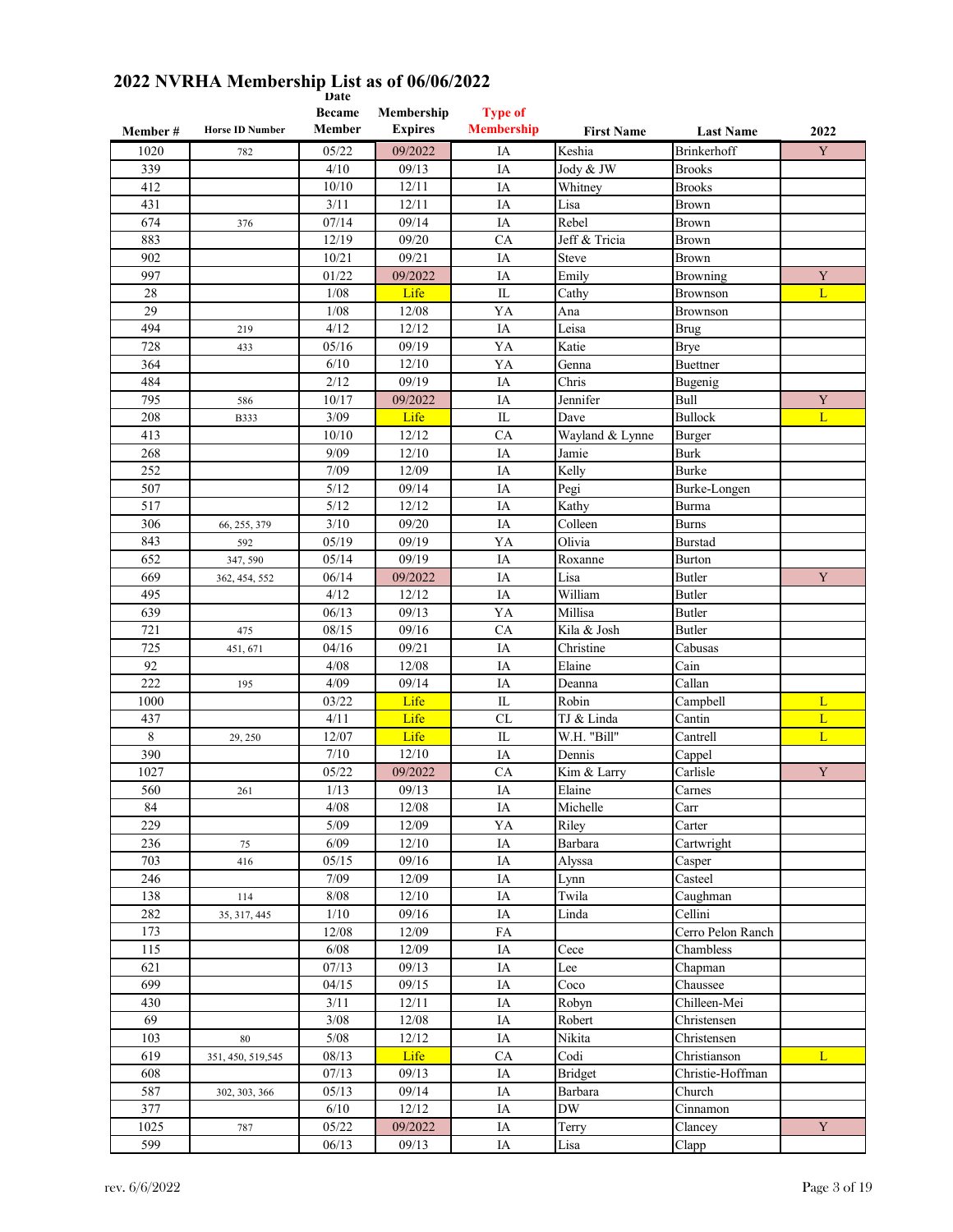| Member #     | <b>Horse ID Number</b>  | <b>Became</b><br>Member | Membership<br><b>Expires</b> | <b>Type of</b><br><b>Membership</b> | <b>First Name</b>         | <b>Last Name</b> | 2022           |
|--------------|-------------------------|-------------------------|------------------------------|-------------------------------------|---------------------------|------------------|----------------|
|              |                         |                         |                              |                                     | Diane                     |                  |                |
| 193          |                         | 2/09                    | 12/10                        | IA                                  |                           | Clare            |                |
| 311<br>792   |                         | 3/10<br>09/17           | 12/10<br>09/2022             | YA<br>CA                            | Brandon<br>Matt & Claudia | Clare<br>Clark   | $\mathbf Y$    |
| 905          | 541                     | 08/20                   | 09/2022                      | IA                                  | Lisa                      | Clark            | $\mathbf Y$    |
| 501          |                         | 5/12                    | 09/16                        | IA                                  | Kathleen                  | Clemons          |                |
| 238          | 371<br>177, 239         | 7/09                    | 09/16                        | CA                                  | Todd & Dottie             | Cleveland        |                |
| 270          |                         | 10/09                   | 09/15                        | IA                                  | Sarah                     | Clifford         |                |
| 271          | 44, 45, 46, 322         | 10/09                   | 09/14                        | YA                                  | Rachel                    | Clifford         |                |
| 101          |                         | 5/08                    | 12/08                        | YA                                  | Alyta                     | Cloninger        |                |
| 10           | 20                      | 12/07                   | 09/16                        | IA                                  | Tommy                     | Cobb             |                |
| 568          | 232                     | 10/12                   | 09/13                        | IA                                  | Teresa                    | Coder            |                |
| 225          | 37, 38                  | 4/09                    | 12/11                        | IA                                  | June                      | Coghlan          |                |
| 6            |                         | 12/07                   | 12/09                        | CA                                  | Ted & Carol               | Colburn          |                |
| 127          |                         | 7/08                    | 12/09                        | IA                                  | Odette                    | Colburn          |                |
| 851          | 599,600                 | 06/19                   | 09/21                        | IA                                  | Jennifer                  | Cole             |                |
| 343          |                         | 5/10                    | 12/10                        | IA                                  | Craig                     | Colter           |                |
| 645          |                         | 03/14                   | 09/14                        | IA                                  | Stacie                    | Connors          |                |
| 399          |                         | 8/10                    | 12/12                        | CA                                  | Nate and Jody             | Converse         |                |
| 198          | 32, 350                 | 2/09                    | 09/19                        | CA                                  | Richard & Cindy           | Cook             |                |
|              |                         |                         |                              |                                     |                           |                  |                |
| 395          |                         | 8/10                    | 12/12                        | IA                                  | Sherrie                   | Cook             |                |
| 39           | 47, 358                 | 1/08                    | Life                         | $\rm IL$                            | Lynn                      | Cool             | L              |
| 614          | 310, 481                | 08/13                   | Life                         | $\mathbf{I}$                        | JoLynn                    | Cooper           | $\overline{L}$ |
| 500          |                         | 4/12                    | 09/13                        | IA                                  | Cal                       | Cooper           |                |
| 281          |                         | 1/10                    | 12/10                        | IA                                  | Cordy                     | Copeland         |                |
| 886          | 630, 635, 636, 637, 680 | 05/20                   | 09/2022                      | IA                                  | Kendra                    | Cornejo          | $\mathbf Y$    |
| 946          |                         | 05/21                   | 09/21                        | IA                                  | Kolby                     | Cornejo          |                |
| 539          | 228, 469, 577           | 8/12                    | Life                         | IL                                  | Kay                       | Cornelius        | L              |
| 185          |                         | 1/09                    | 12/09                        | IA                                  | Kathy                     | Costello         |                |
| 978          |                         | 09/21                   | 09/21                        | IA                                  | Michael                   | Cox              |                |
| 134          |                         | 8/08                    | 12/09                        | YA                                  | Bobbi                     | Crain            |                |
| 233          |                         | 5/09                    | 12/09                        | YA                                  | Lissa                     | Crain            |                |
| 175          | 86                      | 1/09                    | 12/12                        | IA                                  | Tracy                     | Crawford         |                |
| 962          |                         | 08/21                   | 09/21                        | YA                                  | Ian                       | Crawford         |                |
| 486          | 236                     | 3/12                    | 12/12                        | IA                                  | Vicki                     | Crotts           |                |
| 227          |                         | $5/09$                  | 12/09                        | IA                                  | Kristy                    | Cummings         |                |
| $\mathbf{1}$ | 2, 3, 588               | 12/07                   | Life                         | $_{\rm IL}$                         | Dave                      | Currin           | L              |
| 848          | 621, 649                | 05/19                   | 09/2022                      | IA                                  | Janet                     | Cusick Jost      | $\mathbf Y$    |
| 482          | 103                     | 2/12                    | 09/14                        | CA                                  | Warren & Ruth             | Cutright         |                |
| 345          |                         | 5/10                    | $12/10$                      | $\rm IA$                            | Kari                      | Dack             |                |
| 1019         | 781                     | 05/22                   | 09/2022                      | IA                                  | Micah                     | Dahl             | Y              |
| 278          |                         | 12/09                   | 12/10                        | $\rm IA$                            | Marion                    | Dahlgren         |                |
| 61           |                         | 2/08                    | 12/08                        | $\rm IA$                            | Rick                      | Dahlinger        |                |
| 573          |                         | 3/13                    | 09/13                        | IA                                  | Bernice                   | Daniel           |                |
| 441          | 220                     | 5/11                    | 09/19                        | IA                                  | Teresa                    | Danielson        |                |
| 400          | 201                     | 10/10                   | 12/12                        | IA                                  | Maribeth                  | Darras           |                |
| 462          | 176                     | $8/11$                  | 09/13                        | IA                                  | Kristen                   | Dascalos         |                |
| 116          |                         | 6/08                    | 12/09                        | $\rm IA$                            | Adam                      | Daurio           |                |
| 620          | 295                     | 09/13                   | 09/13                        | YA                                  | Saskia                    | Davies           |                |
| 176          |                         | 1/09                    | 12/12                        | IA                                  | Dusty                     | Davis            |                |
| 239          |                         | 7/09                    | 12/09                        | IA                                  | Ian                       | Davis            |                |
| 610          |                         | 8/12                    | 09/13                        | IA                                  | Grace                     | Davis            |                |
| 681          |                         | 07/14                   | 09/15                        | IA                                  | Kiersten                  | Davis            |                |
| 816          | 569                     | 05/18                   | 09/18                        | IA                                  | Alberta "Bert"            | Davis            |                |
| 152          |                         | 9/08                    | 12/09                        | CA                                  | Eric & Amy                | Dean             |                |
| 37           |                         | 1/08                    | Life                         | IL                                  | Michelle                  | DeCanditis       | L              |
| 556          | 271                     | 10/12                   | 09/13                        | IA                                  | Audrey                    | DeClue           |                |
| 548          |                         | 10/12                   | 09/14                        | IA                                  | John                      | Deegan           |                |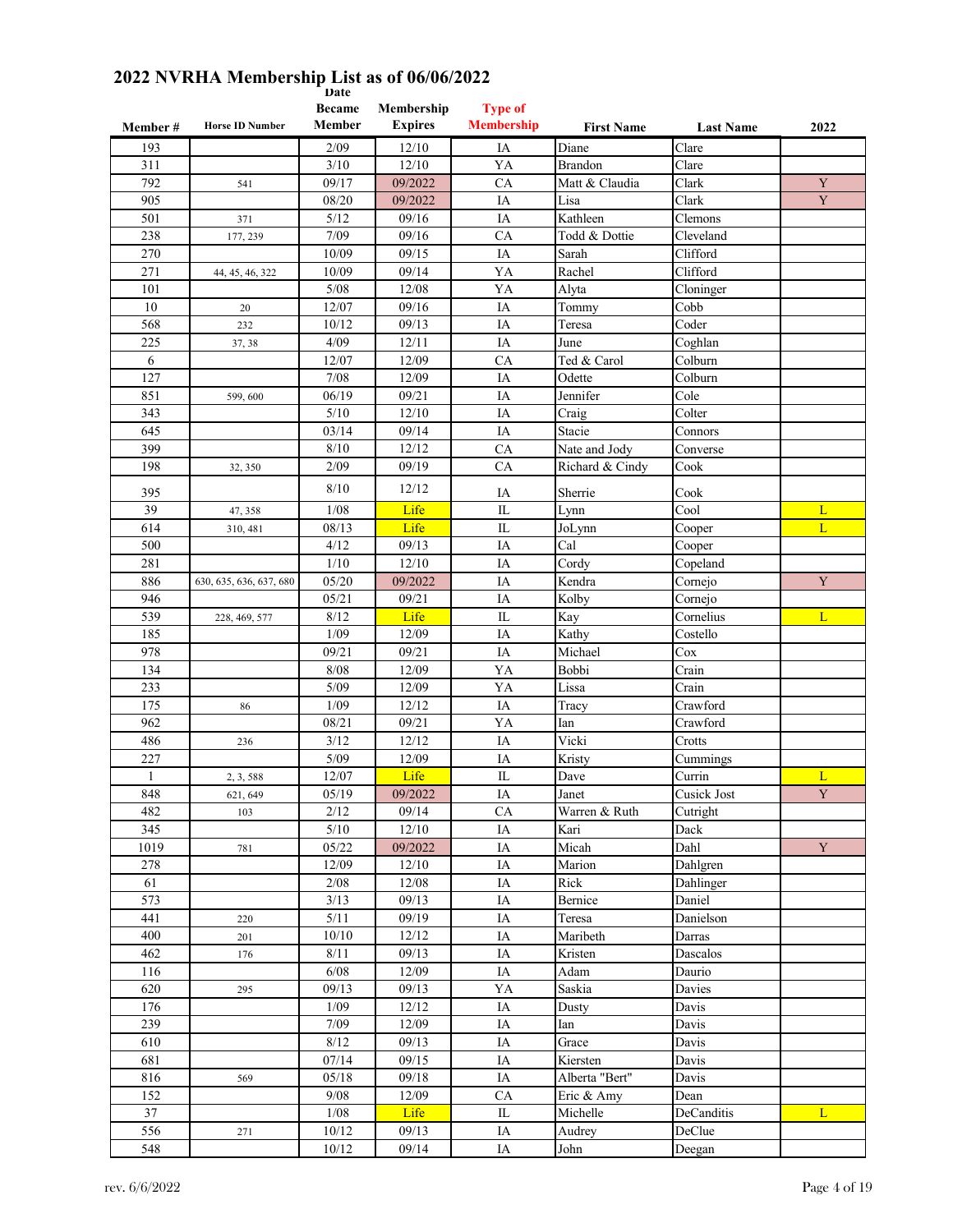| Member #   | <b>Horse ID Number</b> | vale<br><b>Became</b><br>Member | Membership<br><b>Expires</b> | <b>Type of</b><br><b>Membership</b> | <b>First Name</b>  | <b>Last Name</b> | 2022        |
|------------|------------------------|---------------------------------|------------------------------|-------------------------------------|--------------------|------------------|-------------|
| 457        | 229                    | 7/11                            | 09/16                        | IA                                  | Kimberly           | Deiss-Nelson     |             |
| 751        | 492                    | 09/16                           | 09/18                        | YA                                  | Jessica            | Dekker           |             |
| 772        | 562                    | 06/17                           | 09/18                        | YA                                  | Jenny              | Dekker           |             |
| 257        | 71, 72, 73             | 8/09                            | 12/10                        | CA                                  | Rick & Lyla        | Demulling        |             |
| 834        |                        | 11/18                           | 09/19                        | IA                                  | Kurt               | Dennison         |             |
| 487        |                        | 3/12                            | 12/12                        | IA                                  | Ruth               | Deoudes          |             |
| 212        | 141                    | 4/09                            | 12/11                        | IA                                  | Kim                | Deters           |             |
| 981        | 720                    | 09/21                           | 09/21                        | IA                                  | Stephanie          | Dieck            |             |
| 909        | 653, 654               | 09/20                           | 09/2022                      | YA                                  | Caleb              | Dinan            | $\mathbf Y$ |
| 910        | 653, 654               | 09/20                           | 09/2022                      | YA                                  | Tori               | Dinan            | Y           |
| 761        |                        | 03/17                           | 09/17                        | IA                                  | Jessica            | Dinius           |             |
| 391        | 313                    | 7/10                            | 09/14                        | YA                                  | Kaitlyn            | Dirkschneider    |             |
| 19         |                        | 1/08                            | 12/08                        | IA                                  | Justin             | Docheff          |             |
| 535        |                        | 10/11                           | 09/15                        | YA                                  | Kaytlyn            | Doke             |             |
| 671        | 243, 284<br>370        | 06/14                           | 09/17                        | IA                                  | Carol              | Dotta            |             |
| 867        |                        | 07/19                           |                              |                                     |                    | Douglass         |             |
| 663        |                        | 05/14                           | 09/20<br>09/15               | YA<br>YA                            | Grace<br>Miranda   |                  |             |
| 724        |                        | 04/16                           | 09/21                        | IA                                  | Kelly              | Downey<br>Doyea  |             |
|            | 470, 682               | 6/11                            | 12/11                        |                                     | <b>Brian</b>       | Drake            |             |
| 450<br>885 |                        | 04/20                           | 09/2022                      | IA<br>IA                            | Janette            | Dublin           | Y           |
|            |                        |                                 |                              |                                     |                    |                  |             |
| 815        | 568                    | 05/18                           | 09/18                        | IA                                  | Wendy Jo           | Ducy<br>Duke     |             |
| 290        | 67, 205                | 1/10                            | 09/13                        | IA                                  | Scott              |                  |             |
| 330        | 101                    | 4/10                            | 12/10                        | IA                                  | Jaqui              | Dulebohn         |             |
| 160        |                        | 11/08                           | 12/09                        | IA                                  | Heather            | Dulgerian        |             |
| 717        | 557                    | 08/15                           | 09/18                        | IA                                  | Karin              | Dulski           |             |
| 626        | 389                    | 10/13                           | 09/14                        | IA                                  | Ali                | Dunaway          |             |
| 435        | 164, 307, 359          | 3/11                            | 09/15                        | IA                                  | Jan                | Dunkelberger     |             |
| 166        |                        | 12/08                           | 12/09                        | IA                                  | Diarmuid           | Dunne            |             |
| 908        |                        | 09/20                           | 09/21                        | IA                                  | Grant              | Durham           |             |
| 269        |                        | 9/09                            | 12/10                        | IA                                  | Gregory            | Durnan           |             |
| 104        |                        | 5/08                            | 12/09                        | CA                                  | Eva & Adrien       | Duvillard        |             |
| 183        |                        | 1/09                            | 12/09                        | IA                                  | Marcie             | Dyer             |             |
| 386        |                        | $7/10$                          | 12/11                        | YA                                  | Madison            | Edwards          |             |
| 155        |                        | 9/08                            | 12/08                        | IA                                  | Cindy              | Eilers           |             |
| 522        | 321, 499               | 5/12                            | 09/2022                      | IA                                  | Sue                | Eisenman         | Y           |
| 625        | 304,534                | 08/13                           | 09/18                        | IA                                  | Annie              | Eitel            |             |
| 667        |                        | 05/14                           | 09/15                        | YA                                  | Mandy              | Elam             |             |
| 99         |                        | $5/08$                          | 12/09                        | YA                                  | Kira               | Eldred           |             |
| 606        | 725, 726               | 07/13                           | 09/2022                      | ${\rm CA}$                          | Dana               | Elisco           | $\mathbf Y$ |
| 463        | 259                    | 9/11                            | 09/14                        | IA                                  | Wendy              | Elkins           |             |
| 87         |                        | 4/08                            | 12/08                        | CA                                  | Jeffrey & Caroline | Ellis            |             |
| 558        |                        | 11/12                           | 09/13                        | IA                                  | Kathie             | English          |             |
| 922        |                        | 02/21                           | 09/21                        | IA                                  | John               | Ennis            |             |
| 179        | 87                     | 1/09                            | 12/10                        | IA                                  | Linda              | Epple            |             |
| 727        | 453, 489               | 05/16                           | 09/16                        | IA                                  | Pam                | Erwin            |             |
| 550        | 260                    | 1/13                            | Life                         | $\ensuremath{\textup{CL}}\xspace$   | Joyce              | Esernia          | L           |
| 807        | 555, 631, 696          | 04/18                           | 09/2022                      | YA                                  | Morgan             | Eskam            | $\mathbf Y$ |
| 911        | 555, 631, 696          | 09/20                           | 09/2022                      | YA                                  | Teagan             | Eskam            | $\mathbf Y$ |
| 968        |                        | 08/21                           | 09/21                        | IA                                  | Lisa               | Espinoza         |             |
| 301        | 79, 163, 234           | 2/10                            | 09/15                        | $\rm IA$                            | Glen               | Etheridge        |             |
| 769        |                        | 04/17                           | 09/18                        | IA                                  | Connie             | Evans            |             |
| 980        |                        | 09/21                           | 09/21                        | IA                                  | Oliva              | Ewing            |             |
| 1023       | 785                    | 05/22                           | 09/2022                      | IA                                  | Avery              | Fails            | $\mathbf Y$ |
| 638        |                        | 06/13                           | 09/14                        | CA                                  | William & Debra    | Felton           |             |
| 835        | 587                    | 12/18                           | 09/19                        | IA                                  | Kim                | Fenner           |             |
| 1015       |                        | 04/22                           | 09/2022                      | IA                                  | Johnna             | Ferguson         | Y           |
| 1037       | 794                    | 05/22                           | 09/2022                      | YA                                  | Nikki              | Ferguson         | $\mathbf Y$ |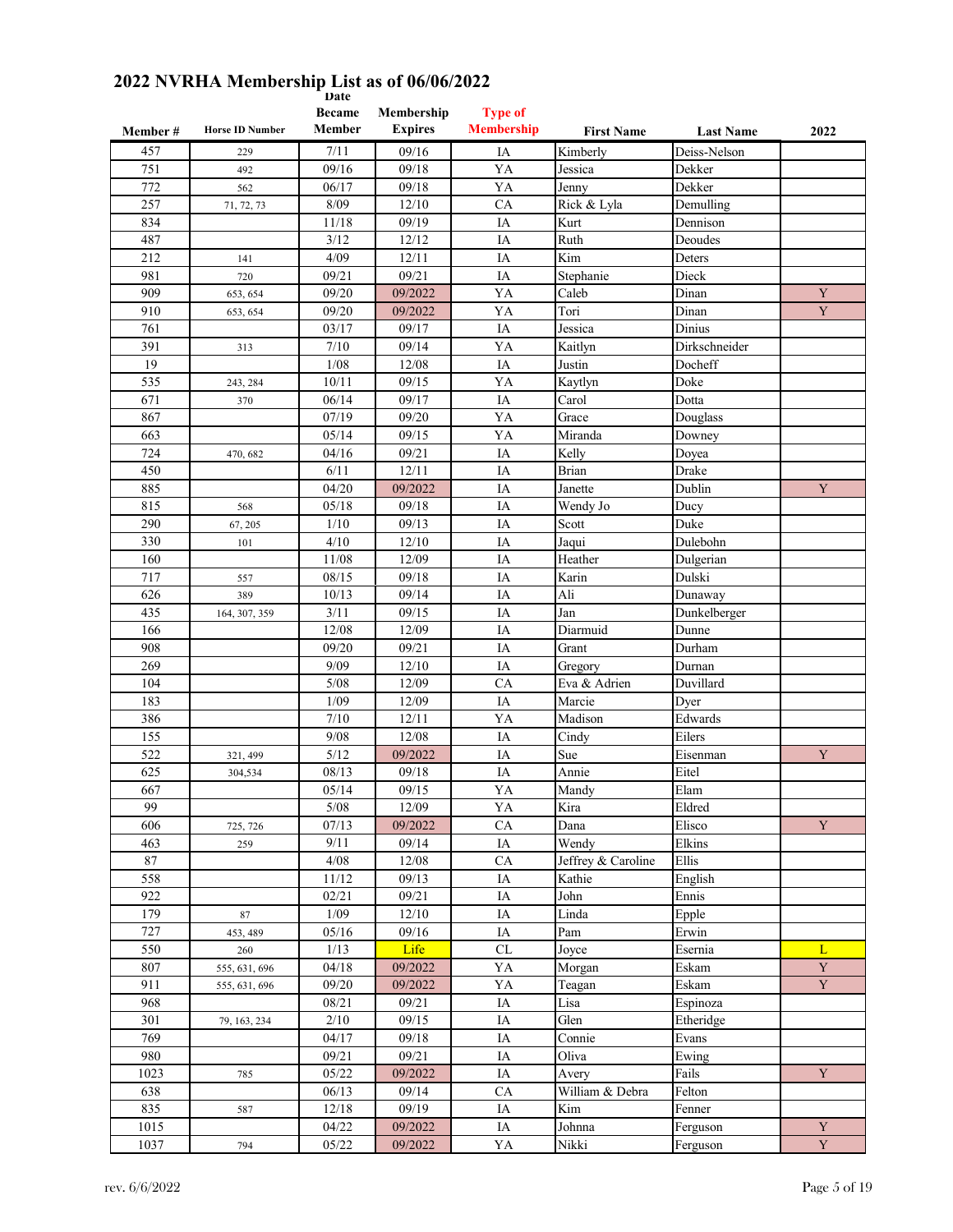|          |                        | Date<br><b>Became</b> | Membership     | <b>Type of</b>    |                   |                  |             |
|----------|------------------------|-----------------------|----------------|-------------------|-------------------|------------------|-------------|
| Member # | <b>Horse ID Number</b> | Member                | <b>Expires</b> | <b>Membership</b> | <b>First Name</b> | <b>Last Name</b> | 2022        |
| 821      | 575                    | 07/18                 | 09/2022        | IA                | Barbara           | Fillmore         | Y           |
| 137      |                        | 8/08                  | 12/08          | IA                | Amy               | Finley           |             |
| 433      |                        | 3/11                  | 12/11          | IA                | Ray               | Firchau          |             |
| 508      |                        | 5/12                  | 12/12          | IA                | Justin            | Fiscus           |             |
| 490      | 256, 257, 339          | 4/12                  | 09/15          | CA                | John & Barbara    | Fisher           |             |
| 36       | 1, 76, 77, 78          | 1/08                  | Life           | CL                | Mick & Susan      | Flood            | L           |
| 373      |                        | 6/10                  | 12/12          | IA                | Jimmy             | Flores           |             |
| 251      |                        | 7/09                  | 12/09          | IA                | Kim               | Fordham Lien     |             |
| 800      | 546, 547               | 01/18                 | 09/18          | CA                | David & Christine | Fortin           |             |
| 510      | 342                    | 5/12                  | 12/12          | IA                | Cheryl            | Fox              |             |
| 788      |                        | 07/17                 | 09/17          | IA                | Rob               | Fox              |             |
| 668      |                        | 06/14                 | 09/14          | IA                | Kathy             | Frankel          |             |
| 187      | 49                     | 1/09                  | 12/10          | IA                | Karl              | Freed            |             |
| 1040     |                        | 05/22                 | 09/2022        | IA                | Abi               | Frericks         | $\mathbf Y$ |
| 196      |                        | 2/09                  | 12/09          | YA                | Payden            | From             |             |
| 197      |                        | 2/09                  | 12/09          | IA                | Shane             | From             |             |
| 375      |                        | 6/10                  | 12/10          | IA                | Jessica           | Fuson            |             |
| 759      | 505                    | 02/17                 | 09/17          | IA                | Theresa           | Gagnon           |             |
| 820      | 573, 4                 | 05/18                 | 09/2022        | IA                | Kelli             | Gaines           | Y           |
| 893      | 573, 4                 | 06/20                 | 09/21          | IA                | Isabel            | Gaines           |             |
| 224      | 52                     | 4/09                  | 12/11          | IA                | James             | Galbreath        |             |
| 647      |                        | 03/14                 | 09/14          | IA                | Helen             | Gallaway         |             |
| 378      | 144                    | 7/10                  | 12/10          | IA                | Bernice           | Galusha          |             |
| 283      |                        | 1/10                  | 12/11          | IA                | Melissa           | Gard             |             |
| 879      |                        | 02/20                 | 09/20          | IA                | <b>Brandon</b>    | Garine           |             |
| 71       |                        | 3/08                  | 09/20          | FA                | Aletha            | Garson           |             |
| 687      | 386, 415               | 09/14                 | 09/2022        | IA                | Connie            | Gebhart          | Y           |
| 1002     | 755                    | 03/22                 | 09/2022        | YA                | Avery             | Genova           | $\mathbf Y$ |
| 822      | 576                    | 07/08                 | 09/19          | IA                | Joyce             | Genova           |             |
| 305      | 48                     | 3/10                  | 12/10          | IA                | Loy Ann           | George           |             |
| 350      |                        | 5/10                  | 12/10          | IA                | Karen             | Gerfen           |             |
| 223      |                        | 4/09                  | 12/09          | IA                | Julie             | Gibson           |             |
| 763      |                        | 04/17                 | 09/17          | IA                | Sally             | Gibson           |             |
| 616      |                        | 08/13                 | 09/13          | YA                | Peyton            | Gieck            |             |
| 617      |                        | 08/13                 | 09/13          | IA                | <b>Betsey</b>     | Gieck            |             |
| 12       |                        | 12/07                 | Life           | $\mathbb{L}$      | Pete              | Giers            | L           |
| 13       |                        | 12/07                 | Life           | ${\rm IL}$        | Selena            | Giers            | L           |
| 552      | 337, 338.404           | 3/13                  | 09/15          | IA                | Tracey            | Gilbert          |             |
| 657      | 352                    | 05/14                 | 09/14          | IA                | Sally             | Giles            |             |
| 826      | 718                    | 08/18                 | 09/2022        | IA                | Leah              | Gilland          | Y           |
| 533      |                        | 7/12                  | 09/14          | IA                | Melinda           | Gillen           |             |
| 564      | 293                    | 1/13                  | 09/14          | IA                | Taylor            | Gillespie        |             |
| 547      | 267, 610               | 10/12                 | 09/21          | IA                | Jennifer          | Gillet           |             |
| 776      | 514                    | 06/17                 | 09/2022        | IA                | Ann               | Goebel           | $\mathbf Y$ |
| 1017     | 776                    | 05/22                 | 09/2022        | IA                | Bernice           | Goetschel        | $\mathbf Y$ |
| 475      |                        | 10/11                 | 09/13          | IA                | Travis            | Goetz            |             |
| 688      |                        | 09/14                 | 09/14          | IA                | Armita            | Gohary           |             |
| 356      | 161                    | 5/10                  | 09/14          | IA                | Shannon           | Goldwater        |             |
| 154      | 82, 406                | 05/22                 | 09/2022        | ${\rm CA}$        | Brandon           | Gonzales         | Y           |
| 130      |                        | 7/08                  | 12/09          | CA                | Richard & Lois    | Goode            |             |
| 43       |                        | 2/08                  | 12/08          | IA                | Leanne            | Goodhue          |             |
| 91       |                        | 4/08                  | 12/08          | IA                | Roger             | Goodhue          |             |
| 589      |                        | 05/13                 | 09/13          | IA                | Annabelle         | Goodman          |             |
| 924      |                        | 03/21                 | 09/2022        | IA                | Dennis            | Goodwin          | $\mathbf Y$ |
| 627      |                        | 10/13                 | 09/14          | YA                | Sunny             | Gorba            |             |
| 149      |                        | 9/08                  | 12/09          | IA                | Lisa              | Gordon           |             |
| 35       | 143, 146               | 1/08                  | 12/11          | IA                | Josie             | Goulette         |             |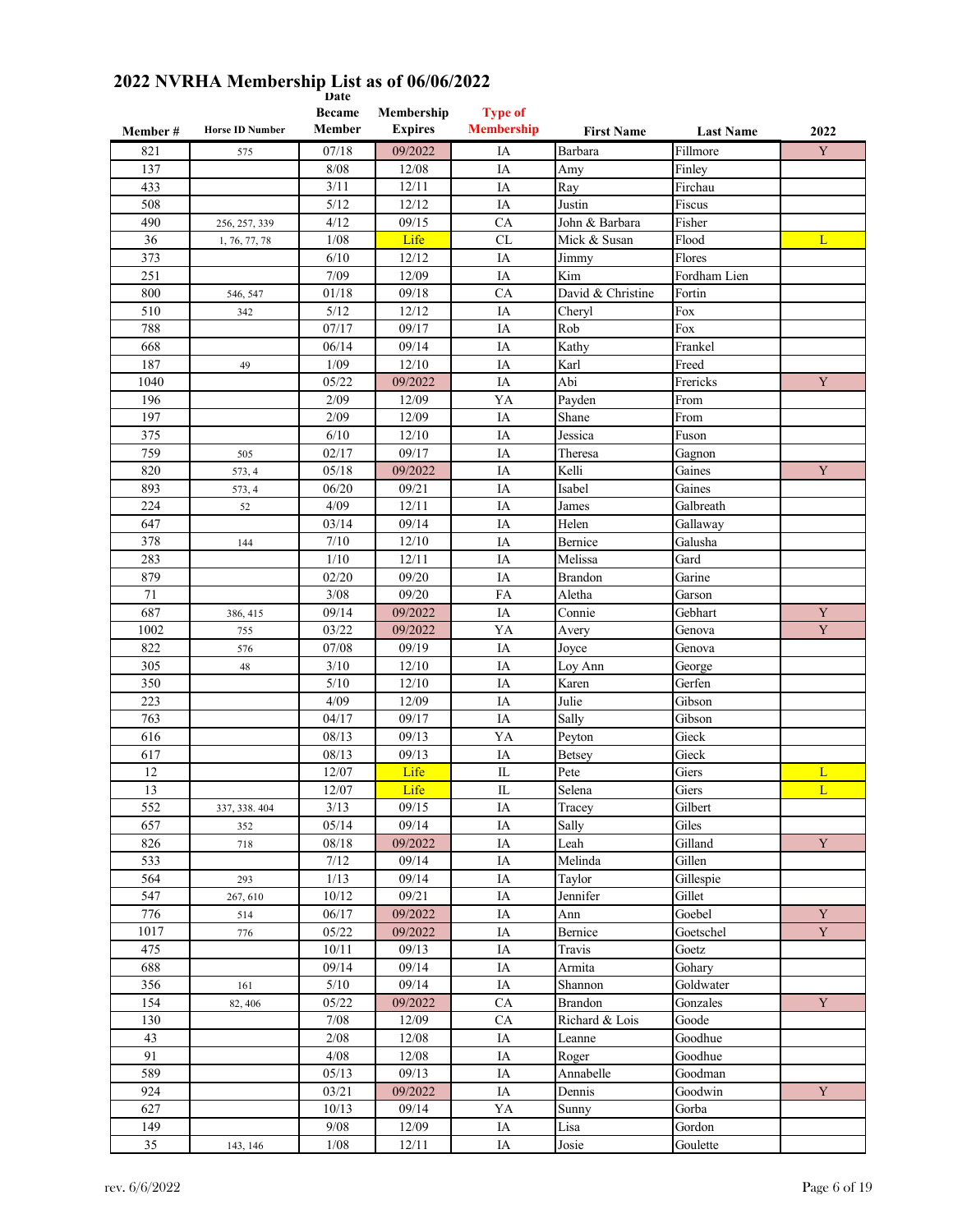| Member#        | <b>Horse ID Number</b> | <b>Became</b><br>Member | Membership<br><b>Expires</b> | <b>Type of</b><br><b>Membership</b> | <b>First Name</b> | <b>Last Name</b> | 2022        |
|----------------|------------------------|-------------------------|------------------------------|-------------------------------------|-------------------|------------------|-------------|
| 830            | 579                    | 09/18                   | 09/18                        | IA                                  | Amber             | Graber           |             |
| 100            | 104, 181, 278          | 5/08                    | 09/14                        | CA                                  | Robert & Rebecca  | Grant            |             |
| 695            | 484                    | 02/15                   | 09/18                        | IA                                  | Trish             | Gray             |             |
| 976            |                        | 09/21                   | 09/21                        | YA                                  | Alyssa            | Greek            |             |
| 789            |                        | 09/17                   | 09/17                        |                                     | Melinda           | Grendell         |             |
| 121            |                        | 7/08                    | 12/08                        | IA                                  | Gary              | Griffin          |             |
| 875            | 615                    | 09/19                   | 09/19                        | IA                                  | Todd              | Gronenthal       |             |
| 933            |                        | 04/21                   | 09/21                        | CA                                  | Matt & Torrie     | Grosjean         |             |
| 333            | 98                     | 4/10                    | 12/10                        | IA                                  | <b>Steve</b>      | Grove            |             |
| 636            | 336, 420               | 12/13                   | 09/16                        | IA                                  | Dale              | Grove            |             |
| 996            |                        | 12/21                   | 09/2022                      | IA                                  | Dan               | Grunewald        | $\mathbf Y$ |
| 1036           | 793                    | 05/22                   | 09/2022                      | YA                                  | Calvin            | Gugelmeyer       | $\mathbf Y$ |
| 371            | 110                    | 6/10                    | 12/12                        | CA                                  | Jeremy & Sara     | Gugelmeyer       |             |
| 258            |                        | 8/09                    | 12/09                        | IA                                  | Barry             | Guillet          |             |
| 449            | 189                    | 6/11                    | 12/12                        | IA                                  | Heather           | Haagenson        |             |
| 592            |                        | 06/13                   | 09/13                        | IA                                  | Genna             | Hackett          |             |
| 679            |                        | 07/14                   | 09/17                        | IA                                  | Patti             | Haddon           |             |
| 938            |                        | 05/21                   | 09/21                        | IA                                  | Mary              | Hadler           |             |
| 838            | 584                    | 03/19                   | 09/19                        | YA                                  | Nicholas          | Hafner           |             |
| 734            | 472, 480, 694          | 06/16                   | 09/21                        | IA                                  | Samantha          | Hager            |             |
| 745            | 477,613                | 08/16                   | 09/20                        | YA                                  | Amber             | Haglin (Booge)   |             |
| 1029           | 789                    | 05/22                   | 09/2022                      | YA                                  | Kristina          | Hall             | Y           |
| 447            |                        | 5/11                    | 09/20                        | IA                                  | Kelly             | Hall             |             |
| 523            | 299, 387               | 6/12                    | 09/13                        | IA                                  | Kelly             | Hamblin          |             |
| 216            | 64, 192                | 4/09                    | 09/14                        | IA                                  | Patty             | Hamel            |             |
| 77             |                        | 3/08                    | 12/08                        | IA                                  | Tobe              | Hammond          |             |
| 168            |                        | 12/08                   | 12/09                        | IA                                  | Aundrea           | Hanna            |             |
| 219            |                        | 4/09                    | 12/09                        | CA                                  | Kevin & Suzanne   | Hanratty         |             |
| 985            |                        | 10/21                   | 09/2022                      | CA                                  | Ron & Kim         | Hansen           | $\mathbf Y$ |
| 146            | 148                    | 9/08                    | 12/10                        | IA                                  | Janet             | Hansen           |             |
| 417            |                        | 1/11                    | 12/12                        | IA                                  | Mike              | Hardcastle       |             |
| 453            |                        | 7/11                    | 09/14                        | IA                                  | Jennifer          | Harden           |             |
| 110            |                        | 5/08                    | 12/08                        | YA                                  | Colten            | Hardy            |             |
| 863            | 608, 609, 697          | 07/19                   | 09/21                        | IA                                  | Chastity          | Harmon (Ingram)  |             |
| 129            |                        | 7/08                    | 12/08                        | IA                                  | Linda             | Harrell          |             |
| 483            | 196, 327               | 2/12                    | 09/14                        | IA                                  | Jerri             | Harrington       |             |
| 549            |                        | 10/12                   | 09/13                        | IA                                  | Wood              | Hart             |             |
| 854            | 628                    | 07/19                   | 09/19                        | IA                                  | Heather           | Hart             |             |
| 778            | 515, 593               | 06/17                   | 09/20                        | $\rm IA$                            | Hanna             | Hartman          |             |
| 824            | 515, 593               | 08/18                   | 09/20                        | YA                                  | Levi              | Hartman          |             |
| 202            |                        | 3/09                    | 12/09                        | IA                                  | Kim               | Harty            |             |
| 528            |                        | 7/12                    | 12/12                        | IA                                  | Jane              | Hatfield         |             |
| 836            | 598, 602, 629          | 01/19                   | 09/2022                      | ${\rm CA}$                          | Paul & Karen      | Haugland         | $\mathbf Y$ |
| $\mathfrak{Z}$ | 172                    | 12/07                   | Life                         | $\ensuremath{\text{CL}}\xspace$     | Bill & Lisa       | Hauschildt       | L           |
| $72\,$         |                        | 3/08                    | 12/09                        | IA                                  | John              | Havick           |             |
| 73             |                        | $3/08$                  | 12/09                        | YA                                  | Hayley            | Havick           |             |
| 133            |                        | $8/08$                  | 09/14                        | $\rm IA$                            | Channing          | Hawks            |             |
| 917            | 724                    | 09/20                   | 09/21                        | YA                                  | Cutter            | Hawks            |             |
| 478            | 245                    | 2/12                    | 09/18                        | IA                                  | Julie             | Hawks-Baugh      |             |
| 230            |                        | 5/09                    | 12/09                        | IA                                  | Katherine         | Hayes            |             |
| 96             |                        | 4/08                    | 09/13                        | IA                                  | Tom & Lynne       | Hayman           |             |
| 676            |                        | 07/14                   | 09/14                        | IA                                  | <b>Brenda</b>     | Heckes           |             |
| 829            |                        | 09/18                   | 09/18                        | IA                                  | Mary              | Hehn             |             |
| 701            |                        | 04/15                   | 09/15                        | IA                                  | Hannah            | Heil             |             |
| 372            | 109                    | 6/10                    | 09/2022                      | CA                                  | Matt & Alecia     | Heinz            | $\mathbf Y$ |
| 41             |                        | 1/08                    | 12/08                        | IA                                  | Jennie            | Heismann         |             |
| 195            |                        | 2/09                    | $12/10$                      | IA                                  | James             | Heitel           |             |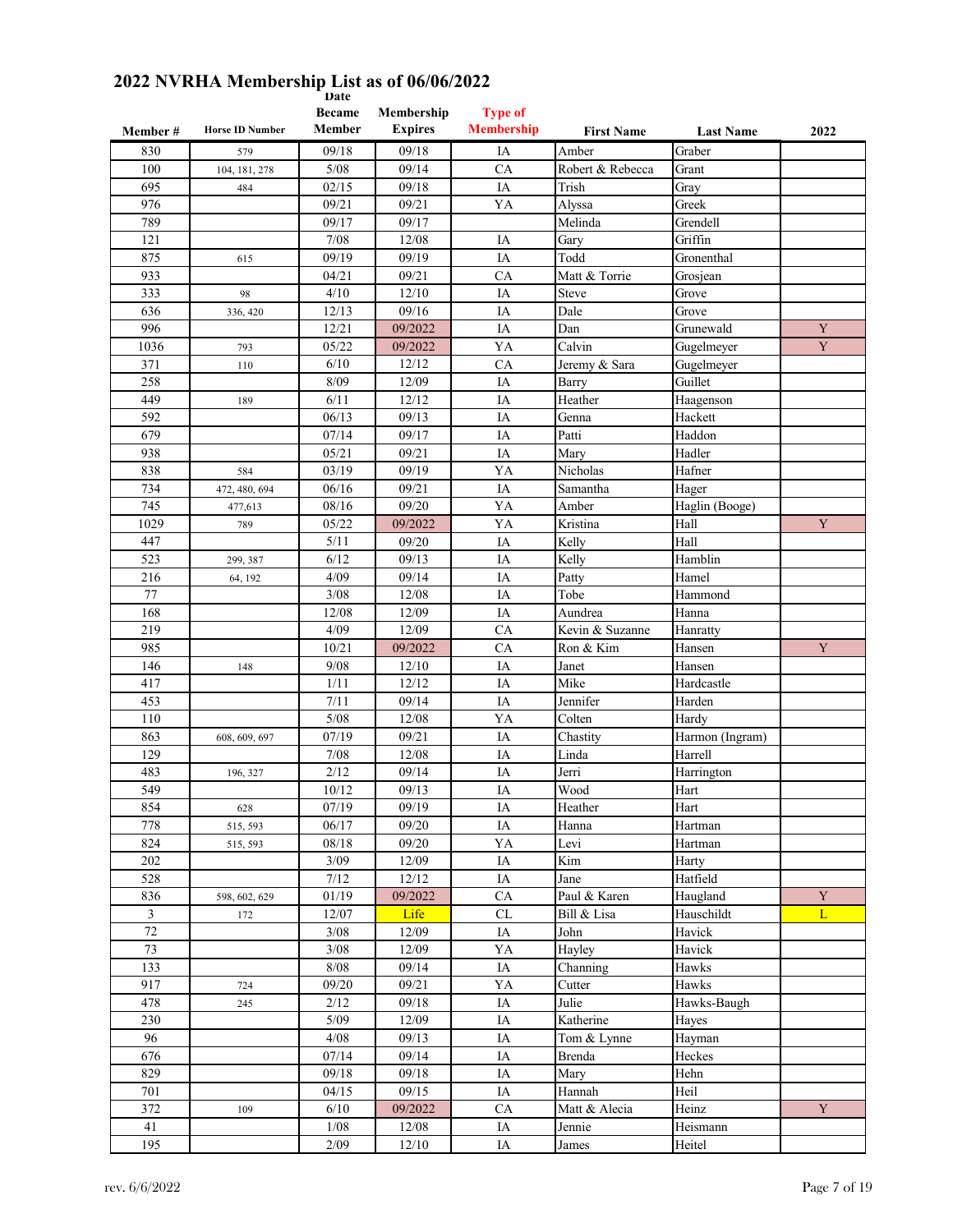| Member# | <b>Horse ID Number</b> | <b>Became</b><br>Member | Membership<br><b>Expires</b> | <b>Type of</b><br><b>Membership</b> | <b>First Name</b>      | <b>Last Name</b> | 2022        |
|---------|------------------------|-------------------------|------------------------------|-------------------------------------|------------------------|------------------|-------------|
| 52      |                        | 2/08                    | 12/08                        | IA                                  | Marlene                | Heitzman         |             |
| 30      |                        | 1/08                    | 12/08                        | IA                                  | Graydon                | Held             |             |
| 704     | 418                    | 05/15                   | 09/16                        | IA                                  | <b>Bryna</b>           | Helle            |             |
| 397     | 435,606                | 8/10                    | 09/21                        | IA                                  | Vicky                  | Henderson        |             |
| 945     | 691                    | 05/21                   | 09/21                        | IA                                  | Linda                  | Henderson        |             |
| 716     | 422, 564, 684, 772     | 08/15                   | Life                         | CL                                  | Cody & Stephen         | Hendrickson      | L           |
| 362     |                        | 6/10                    | 12/10                        | YA                                  | Erin                   | Henke            |             |
| 379     |                        | 7/10                    | 12/12                        | IA                                  | Neal                   | Henning          |             |
| 14      |                        | 1/08                    | 09/2022                      | CA                                  | Jay & Gena             | Henson           | Y           |
| 159     |                        | 10/08                   | 12/09                        | IA                                  | Jason                  | Heritage         |             |
| 1018    |                        | 05/22                   | 09/2022                      | YA                                  | Torrin                 | Hermann          | Y           |
| 756     |                        | 12/16                   | 09/17                        | IA                                  | Becky                  | Hersch           |             |
| 757     |                        | 12/16                   | 09/17                        | YA                                  | Zeke                   | Hersch           |             |
| 209     | 5                      | 4/09                    | 09/13                        | CA                                  | Gail & John            | Heyer            |             |
| 285     | 6, 7, 216, 329         | 1/10                    | 09/14                        | CA                                  | Jeffrey & Lynne        | Heyer            |             |
| 169     |                        | 12/08                   | 12/09                        | IA                                  | Deirdre                | Hill             |             |
| 407     |                        | 11/10                   | 12/11                        | IA                                  | Derek                  | Hines            |             |
| 707     |                        | 06/15                   | 09/2022                      | IA                                  | Linda                  | Hitt             | Y           |
| 618     |                        | 08/13                   | 09/14                        | IA                                  | Sherri                 | Hodnefield       |             |
| 321     |                        | 3/10                    | 12/10                        | IA                                  | Dwayn                  | Hoelscher        |             |
| 521     |                        | 5/12                    | 12/12                        | IA                                  | Jaimi                  | Hoernke          |             |
| 518     | 242                    | 5/12                    | 09/13                        | IA                                  | Todd                   | Hofmann          |             |
| 622     |                        | 08/13                   | 09/13                        | IA                                  | Karen                  | Hogan            |             |
| 726     |                        | 04/16                   | 09/16                        | IA                                  | Sandra                 | Holden           |             |
| 934     |                        | 04/21                   | 09/2022                      | YA                                  | Brody                  | Holland          | $\mathbf Y$ |
| 503     | 495                    | 5/12                    | 09/17                        | IA                                  | Mary Beth              | Hollinger        |             |
| 653     | 346                    | 05/14                   | 09/14                        | IA                                  | Rebekah                | Holloway         |             |
| 895     | 645                    | 06/20                   | 09/21                        | IA                                  | Mary                   | Holman Emblom    |             |
| 440     |                        | 5/11                    | 12/11                        | YA                                  | Mackenzie              | Holmberg         |             |
| 943     |                        | 05/22                   | 09/2022                      | IA                                  | Edie                   | Holmes           | Y           |
| 780     |                        | 06/17                   | 09/17                        | YA                                  | Morgan                 | Holmes           |             |
| 114     |                        | 6/08                    | 12/08                        | IA                                  | Lee                    | Hop              |             |
| 255     |                        | 7/09                    | 12/09                        | YA                                  | Jack                   | Horn             |             |
| 1041    |                        | 05/22                   | 09/2022                      | YA                                  | Parker                 | Horton           | Y           |
| 136     | 31                     | 8/08                    | 12/12                        | CA                                  | Mark & Cathy           | Horvath          |             |
| 250     |                        | 7/09                    | 12/09                        | IA                                  | Linda                  | House            |             |
| 221     |                        | 4/09                    | 12/09                        | FA                                  | Janice & Allan         | Hudgins          |             |
| 68      | 120                    | $3/08$                  | 12/11                        | IA                                  | Jane                   | Hudon            |             |
| 666     |                        | 05/14                   | 09/15                        | YA                                  | Madison                | Hughes           |             |
| 419     |                        | 2/11                    | 12/11                        | ${\rm CA}$                          | Tim & Cathy            | Hulme            |             |
| 17      |                        | $1/08$                  | 12/09                        | IA                                  | Jack                   | Hunter           |             |
| 218     | 97, 215                | 4/09                    | 12/12                        | IA                                  | Alison                 | Hunter           |             |
| 421     | 200                    | 2/11                    | 09/14                        | IA                                  | Victoria               | Hunter           |             |
| 506     |                        | $5/12$                  | 09/14                        | IA                                  | Christina              | Hunter           |             |
| 489     |                        | 3/12                    | 09/21                        | IA                                  | Janie                  | Huot             |             |
| 994     | 744                    | 12/21                   | 09/2022                      | IA                                  | Rebecca                | Hynes            | Y           |
| 969     |                        | 08/21                   | 09/21                        | $\rm IA$                            | Mary                   | Ingwerson        |             |
| 248     |                        | 7/09                    | 12/09                        | $\rm IA$                            | Betsy                  | Jackson          |             |
| 853     |                        | 07/19                   | 09/19                        | IA                                  | Krystal                | Jackson          |             |
| 866     |                        | 07/19                   | 09/19                        | YA                                  | Mallory                | Jackson          |             |
| 881     | 308, 625               | 12/19                   | 09/20                        | IA                                  | Susan                  | Jackson          |             |
| 659     | 357, 656               | 05/14                   | 09/20                        | IA                                  | Jason                  | Jacobi           |             |
| 915     | 357, 656               | 09/20                   | 09/20                        | IA                                  | Blaine                 | Jacobi           |             |
| 960     |                        | 07/21                   | 09/21                        | IA                                  | Patricia               | Jacobson         |             |
| 928     | 675, 703, 745          | 03/21                   | 09/2022                      | FA                                  | Keith, Kelly, Avery, I | Jaeckels         | $\mathbf Y$ |
| 743     | 478, 533, 642          | 07/16                   | 09/2022                      | IA                                  | Jessie                 | James            | $\mathbf Y$ |
| 771     | 512                    | 06/17                   | 09/17                        | $\rm IA$                            | Kelly                  | Jamison          |             |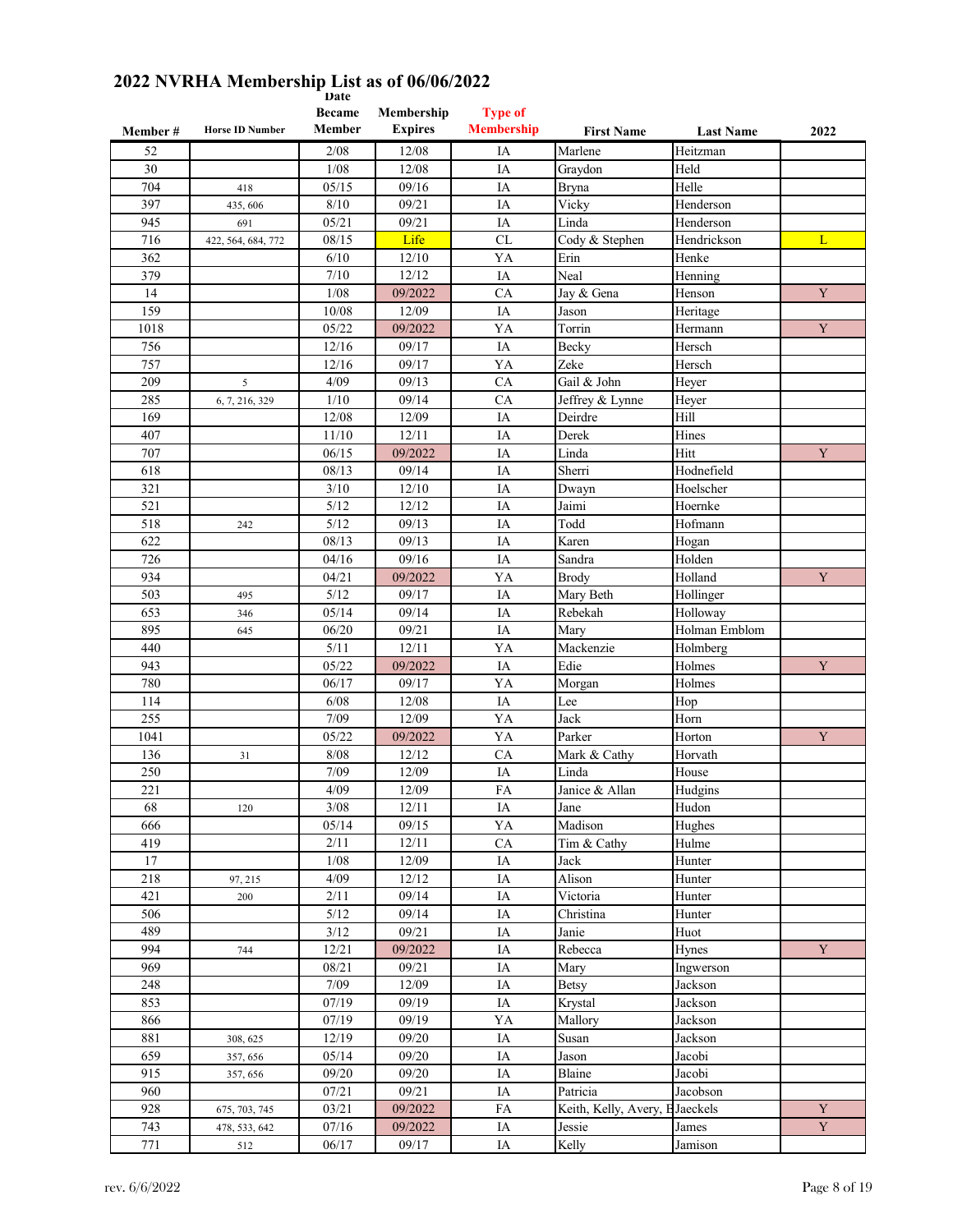| Member# | <b>Horse ID Number</b> | <b>Became</b><br>Member | Membership<br><b>Expires</b> | <b>Type of</b><br><b>Membership</b> | <b>First Name</b> | <b>Last Name</b> | 2022        |
|---------|------------------------|-------------------------|------------------------------|-------------------------------------|-------------------|------------------|-------------|
| 545     |                        | 10/12                   | 09/13                        | IA                                  | Danielle          | Jance            |             |
| 161     | 92, 171, 265, 589, 698 | 11/08                   | 09/21                        | IA                                  | Gena              | Janetka          |             |
| 240     |                        | 7/09                    | 12/09                        | IA                                  | Si                | Jarboe           |             |
| 406     |                        | 10/10                   | 12/11                        | IA                                  | Ashley            | Jarrett          |             |
| 106     |                        | 5/08                    | 09/2022                      | IA                                  | Laurie            | Jeanes           | Y           |
| 241     | 167                    | 7/09                    | 09/15                        | IA                                  | Rebecca           | Jennings         |             |
| 868     | 690                    | 07/19                   | 09/2022                      | IA                                  | Kellie            | Jensen           | Y           |
| 184     | 61,99                  | 1/09                    | 12/12                        | IA                                  | Donna             | Jensen           |             |
| 738     | 466                    | 06/16                   | 09/16                        | IA                                  | Nicole            | Jensen           |             |
| 702     |                        | 04/15                   | 09/19                        | IA                                  | Chris             | Jeter            |             |
| 474     |                        | 10/11                   | 12/12                        | YA                                  | Jessica           | Johns            |             |
| 382     | 138, 170, 353, 537     | 7/10                    | Life                         | IL                                  | Shelley           | Johnsen          | L           |
| 656     |                        | 05/14                   | Life                         | IL                                  | <b>Briana</b>     | Johnson          | L           |
| 56      |                        | 2/08                    | 12/09                        | IA                                  | Rich              | Johnson          |             |
| 162     | $\,$ 8 $\,$            | 12/08                   | 09/14                        | IA                                  | Elizabeth         | Johnson          |             |
| 186     | 94, 95                 | 1/09                    | 12/10                        | IA                                  | Jane              | Johnson          |             |
| 455     | 186                    | 7/11                    | 09/14                        | IA                                  | Rebecca           | Johnson          |             |
| 481     |                        | 2/12                    | 09/14                        | IA                                  | Lin               | Johnson          |             |
| 485     |                        | 3/12                    | 12/12                        | IA                                  | Maryann           | Johnson          |             |
| 693     | 411, 412, 413, 571     | 10/14                   | 09/21                        | YA                                  | Naomi             | Johnson          |             |
| 694     |                        | 10/14                   | 09/19                        | IA                                  | Sarah             | Johnson          |             |
| 700     | 411, 412, 413, 571     | 04/15                   | 09/15                        | CA                                  | Melissa & Robert  | Johnson          |             |
| 877     | 411, 412, 413, 571     | 08/19                   | 09/19                        | YA                                  | Lydia             | Johnson          |             |
| 782     | 518                    | 06/17                   | 09/2022                      | IA                                  | Shannon           | Jones            | Y           |
| 975     | 753                    | 09/21                   | 09/2022                      | IA                                  | Mirada            | Jones            | $\mathbf Y$ |
| 24      | 319, 320               | 1/08                    | 09/13                        | IA                                  | Curtis            | Jones            |             |
| 42      |                        | 2/08                    | 12/08                        | IA                                  | Charlene          | Jones            |             |
| 297     | 17                     | 2/10                    | 12/10                        | IA                                  | Karen             | Jones            |             |
| 825     | 616                    | 08/18                   | 09/19                        | IA                                  | Connie            | Jones            |             |
| 869     | 612                    | 07/19                   | 09/2022                      | IA                                  | Gay               | Jordan           | Y           |
| 111     |                        | 6/08                    | 12/09                        | YA                                  | Lisa              | Jordan           |             |
| 750     | 272                    | 09/16                   | 09/16                        | YA                                  | Trent             | Jordan           |             |
| 261     |                        | 8/09                    | 12/09                        | IA                                  | Jodie             | Jovenall         |             |
| 710     |                        | 07/15                   | 09/16                        | IA                                  | John              | Joyce            |             |
| 429     |                        | 3/11                    | 12/11                        | IA                                  | Mitzi             | Kadrmas          |             |
| 880     | 626                    | 01/20                   | 09/20                        | IA                                  | Jason             | Kamerud          |             |
| 930     |                        | 04/21                   | 09/21                        | IA                                  | Chelsea           | Kampa            |             |
| 580     |                        | 05/13                   | 09/13                        | $IA$                                | Hanah             | Kampercell       |             |
| 287     |                        | 1/10                    | 12/10                        | IA                                  | Lisa              | Karr             |             |
| 735     | 462, 494               | 06/16                   | 09/2022                      | IA                                  | Kim               | Kasson           | Y           |
| 805     |                        | 03/18                   | 09/18                        | IA                                  | <b>Brooke</b>     | Katzman          |             |
| 477     |                        | 1/12                    | 10/12                        | ${\rm CA}$                          | Eric & Lynn       | Kazan            |             |
| 1035    |                        | 05/22                   | 09/2022                      | IA                                  | Mike              | Keller           | $\mathbf Y$ |
| 398     | 178, 226               | 8/10                    | 09/13                        | IA                                  | Curt              | Kelling          |             |
| 67      |                        | $3/08$                  | 12/08                        | CA                                  | Chris & Jim       | Kelly & Rathell  |             |
| 837     |                        | 01/19                   | 09/19                        | IA                                  | Lee               | Keltner          |             |
| 999     |                        | 03/22                   | 09/2022                      | ${\rm CA}$                          | Cody              | Kennedy          | $\mathbf Y$ |
| 309     |                        | 3/10                    | 12/10                        | IA                                  | Travis            | Kennedy          |             |
| 488     |                        | 3/12                    | 09/14                        | IA                                  | Sarah             | Kennedy          |             |
| 1024    | 786                    | 05/22                   | 09/2022                      | IA                                  | Kim               | Kent             | $\mathbf Y$ |
| 567     |                        | 10/12                   | 09/13                        | IA                                  | LeeAnn            | Ketscher         |             |
| 452     |                        | 6/11                    | 12/11                        | IA                                  | Connie            | Kiburz           |             |
| 275     |                        | 11/09                   | 12/10                        | IA                                  | Aaron             | Killingsworth    |             |
| 349     |                        | $5/10$                  | 12/10                        | IA                                  | Russ              | Kimmell          |             |
| 247     |                        | 7/09                    | 12/11                        | YA                                  | Jessie            | Kimminau         |             |
| 469     |                        | 9/11                    | 12/12                        | CA                                  | John & Kathy      | King             |             |
| 777     | 553                    | 06/17                   | 09/19                        | $\rm IA$                            | Katie             | Kirsch           |             |
|         |                        |                         |                              |                                     |                   |                  |             |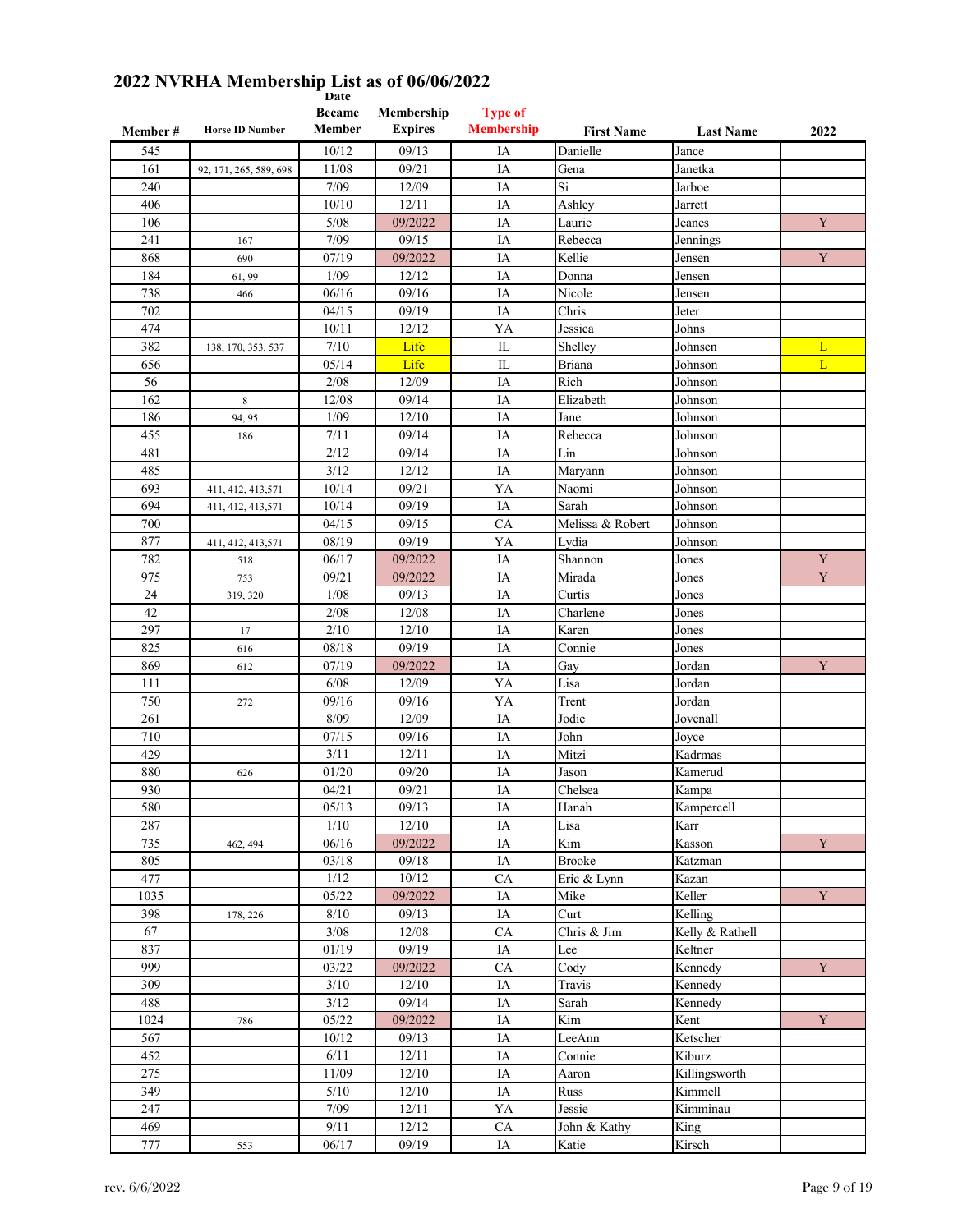| Member#    | <b>Horse ID Number</b>     | <b>Became</b><br>Member | Membership<br><b>Expires</b> | <b>Type of</b><br><b>Membership</b> | <b>First Name</b>          | <b>Last Name</b> | 2022                          |
|------------|----------------------------|-------------------------|------------------------------|-------------------------------------|----------------------------|------------------|-------------------------------|
| 785        | 333, 530                   | 03/14                   | 09/19                        | IA                                  | Steven & Deborah           | Kitts            |                               |
| 963        | 727                        | 08/21                   | 09/2022                      | IA                                  | <b>Steve</b>               | Klaven           | Y                             |
| 365        |                            | 6/10                    | 12/10                        | YA                                  | Carrie                     | Kliewer          |                               |
| 664        |                            | 05/14                   | 09/16                        | YA                                  | Taunya                     | Kliewer          |                               |
| 982        |                            | 09/21                   | 09/21                        | IA                                  | Kailee                     | Kloberdance      |                               |
| 319        | 84                         | 3/10                    | 12/10                        | IA                                  | Jere L.                    | Klosterman       |                               |
| 603        |                            | 06/13                   | 09/13                        | IA                                  | Roger                      | Knapp            |                               |
| 98         |                            | 5/08                    | Life                         | IL                                  | James                      | Knepshield       | L                             |
| 882        |                            | 11/19                   | 09/20                        | IA                                  | Joy                        | Kobiske          |                               |
| 557        |                            | 10/12                   | 09/14                        | CA                                  | Craig & Cynthia            | Kohles           |                               |
| 544        |                            | 10/12                   | 09/13                        | IA                                  | Brenda                     | Kotnik           |                               |
| 992        | 737, 738, 746, 748         | 09/21                   | 09/2022                      | FA                                  | Matt, Heather, Dawse Kouba |                  | Y                             |
| 993        | 737, 738, 746, 748         | 09/21                   |                              | YA                                  | changed to family          | Kouba            |                               |
| 808        |                            | 05/18                   | 09/18                        | YA                                  | Rachel                     | Kozak            |                               |
| 904        |                            | 08/20                   | 09/20                        | YA                                  | Cami                       | Kranz            |                               |
| 425        |                            | 2/11                    | 12/11                        | IA                                  | Laurie                     | Krause           |                               |
| 148        |                            | 9/08                    | 12/08                        | IA                                  | Bill                       | Krech            |                               |
| 85         |                            | 4/08                    | Life                         | FL                                  | Martin & Blaire            | Kribs            | L                             |
| 722        | 431, 432, 644              | 08/15                   | 09/21                        | IA                                  | Kelly                      | Krueger          |                               |
| 509        | 314                        | 5/12                    | 09/14                        | IA                                  | Annie                      | Kuchler          |                               |
| 760        | 502, 591, 638              | 03/17                   | 09/20                        | IA                                  | Jeana                      | Kunkel           |                               |
| 280        | 197                        | 12/09                   | 12/12                        | IA                                  | Carol                      | Kurtz            |                               |
| 468        | 184                        | 9/11                    | 12/12                        | IA                                  | Dianna                     | Kusilek          |                               |
| 855        |                            | 07/19                   | 09/19                        | IA                                  | Shannon                    | Lakner           |                               |
| 276        |                            | 11/09                   | 12/10                        | IA                                  | Terah                      | Lambert          |                               |
| 154        | 82, 406                    | 9/08                    | 09/2022                      | CA                                  | Jesslin                    | Lamont           | $\mathbf Y$                   |
| 82         | 83, 134                    | 4/08                    | 12/10                        | CA                                  | Pierre & Sherri            | Lamont           |                               |
| 448        | 247                        | 6/11                    | 09/13                        | IA                                  | Linda Jo                   | Landau           |                               |
| 887        | 639, 640                   | 06/20                   | 09/20                        | IA                                  | Levi                       | Landers          |                               |
| 888        | 639, 640                   | 06/20                   | 09/20                        | IA                                  | Jessica                    | Landers          |                               |
| 109        |                            | 5/08                    | Life                         | $\mathbf{L}$                        | Stanley                    | Lang             | L                             |
| 171        |                            | 12/08                   | 12/09                        | IA                                  | Julie                      | Langemo          |                               |
| 970        |                            | 08/21                   | 09/21                        | IA                                  | <b>Brenda</b>              | Lanning          |                               |
| 828        | 166                        | 08/18                   | 09/2022                      | IA                                  | Emily                      | Lappegaard       | Y                             |
| 986<br>118 |                            | 10/21                   | 09/2022                      | YA<br>CL                            | Stephanie                  | Largent          | $\mathbf Y$<br>$\overline{L}$ |
| 65         | 28, 129, 224, 750, 751, 75 | 06/08                   | Life<br>12/08                | CA                                  | Leslie<br>Luke & Robin     | Larkins          |                               |
| 907        |                            | $3/08$<br>08/20         | 09/21                        | <b>CA</b>                           | Lee & Debbie               | Larson<br>Larson |                               |
| 779        | 516, 556                   | 06/17                   | 09/18                        | IA                                  | Jill                       | LaRue            |                               |
| 16         |                            | 1/08                    | 09/18                        | IA                                  | Rita                       | Lauby            |                               |
| 460        | 117, 118, 301              | 7/11                    | 09/16                        | IA                                  | Terry                      | Lauth            |                               |
| 601        |                            | 06/13                   | 09/13                        | YA                                  | Rebecca                    | Lazok            |                               |
| 57         |                            | 2/08                    | 12/09                        | IA                                  | Robert                     | Leach            |                               |
| 60         |                            | 2/08                    | 12/08                        | CA                                  | Marshall & Rhonda          | Ledford          |                               |
| 291        |                            | 1/10                    | 12/10                        | IA                                  | Andraya                    | Lee              |                               |
| 918        |                            | 09/20                   | 09/21                        | IA                                  | Bob                        | Lee              |                               |
| 172        |                            | 12/08                   | 12/09                        | $\rm IA$                            | Doug                       | Leming           |                               |
| 436        |                            | 3/11                    | 09/16                        | IA                                  | Mary                       | Leonhart         |                               |
| 650        |                            | 04/14                   | 09/16                        | ${\rm CA}$                          | Steve & Amy                | LeSatz           |                               |
| 515        |                            | $5/12$                  | 09/13                        | YA                                  | Misty                      | Lethcho          |                               |
| 1011       |                            | $\sqrt{03/22}$          | 09/2022                      | IA                                  | W.E. "Snub"                | Liles D.V.M      | $\mathbf Y$                   |
| 369        |                            | 6/10                    | $12/10$                      | IA                                  | Corinne                    | Lindquist        |                               |
| 95         |                            | 4/08                    | 12/08                        | IA                                  | Denisa                     | Little           |                               |
| 767        |                            | 04/17                   | 09/18                        | IA                                  | Matthew                    | Livengood        |                               |
| 112        |                            | $6/08$                  | 12/08                        | $\rm IA$                            | Linda Burke                | Lockett          |                               |
| 1010       |                            | 03/22                   | 09/2022                      | $\rm IA$                            | Toria                      | Lodzinski        | $\mathbf Y$                   |
| 998        |                            | 01/22                   | 09/2022                      | $\rm IA$                            | Kim                        | Loe              | $\mathbf Y$                   |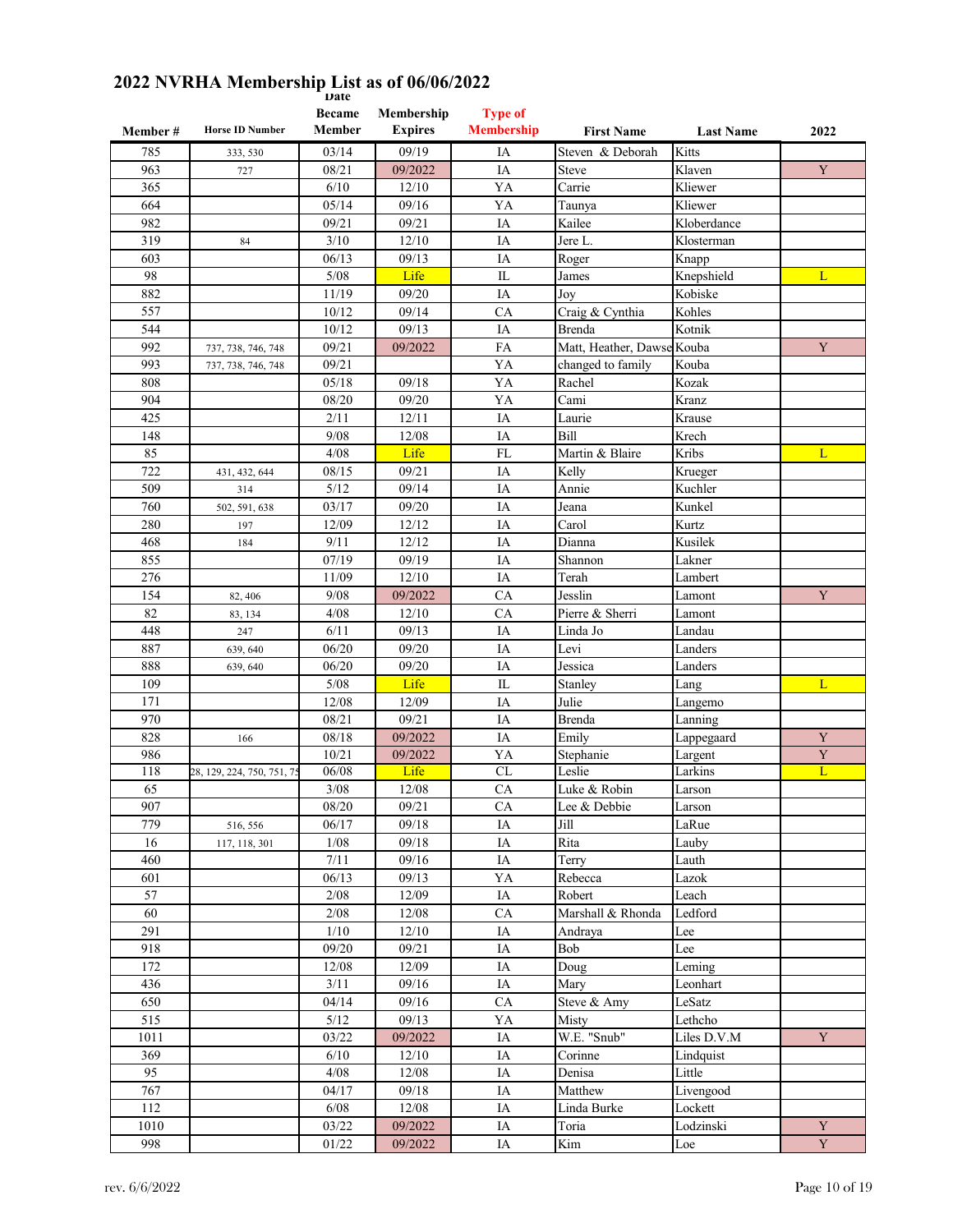|           | <b>Horse ID Number</b>      | vale<br><b>Became</b><br>Member | Membership<br><b>Expires</b> | <b>Type of</b><br><b>Membership</b> |                       |                            |             |
|-----------|-----------------------------|---------------------------------|------------------------------|-------------------------------------|-----------------------|----------------------------|-------------|
| Member #  |                             |                                 |                              |                                     | <b>First Name</b>     | <b>Last Name</b>           | 2022        |
| 451       | 174, 225                    | 6/11                            | 12/12                        | IA                                  | Shawn                 | Lohay                      |             |
| 164<br>44 |                             | 12/08<br>2/08                   | 12/09<br>12/11               | IA<br>CA                            | Debra                 | Long<br>LoPour             |             |
| 729       |                             | 05/16                           | 09/17                        | IA                                  | Greg & Paige<br>Carol |                            |             |
| 50        | 520<br>27                   | 2/08                            | Life                         | IL                                  | Susan                 | Lowery<br>Lucas (Heyvaert) | L           |
| 712       |                             | 07/15                           | 09/15                        | IA                                  | Kae                   | Luchtel                    |             |
| 265       |                             | 9/09                            | 12/10                        | CA                                  | Terry & Shirley       | Lund                       |             |
| 423       |                             | 2/11                            | 09/15                        | IA                                  | Mike                  | Lund                       |             |
| 66        |                             | 3/08                            | Life                         | CL                                  | Susan & Wilson        | Lyle                       | L           |
| 205       | 130, 131                    | 3/09                            | 12/11                        | IA                                  | Clint                 | Lynch                      |             |
| 220       |                             | 4/09                            | 12/09                        | IA                                  | Olin                  | Lynch                      |             |
| 120       | 279, 280                    | 6/08                            | 09/13                        | IA                                  | Chris                 | Lytle                      |             |
| 781       |                             | 06/17                           | 09/17                        | IA                                  | Shelley               | MacDonald                  |             |
| 438       |                             | 4/11                            | 12/11                        | IA                                  | Berin                 | Macfarlane                 |             |
| 11        |                             | 12/07                           | Life                         | IL                                  | Heidi                 | MacIntrye                  | L           |
| 266       |                             | 9/09                            | 12/10                        | IA                                  | Justin                | Mackey                     |             |
| 348       |                             | 5/10                            | 12/10                        | YA                                  | Christine             | Mackey                     |             |
| 384       |                             | 7/10                            | 12/10                        | IA                                  | Jerry                 | Mackey                     |             |
| 89        |                             | 4/08                            | 12/09                        | CA                                  | Mike & Holly          | Major                      |             |
| 849       | 672                         | 06/19                           | 09/21                        | IA                                  | Shye                  | Makarrall                  |             |
| 850       | 607                         | 06/19                           | 09/21                        | IA                                  | Nichole               | Mallick                    |             |
| 1007      |                             | 03/22                           | 09/2022                      | IA                                  | Cecil                 | Mallory                    | Y           |
| 896       | 728                         | 07/20                           | 09/2022                      | IA                                  | Jamie                 | Manuelito                  | $\mathbf Y$ |
| 897       | 728                         | 07/20                           | 09/2022                      | YA                                  | Autumn                | Manuelito                  | Y           |
| 898       | 651                         | 07/20                           | 09/2022                      | YA                                  | Maclain               | Marion                     | $\mathbf Y$ |
| 646       |                             | 03/14                           | 09/14                        | IA                                  | Janice                | Mark                       |             |
| 26        | 574                         | 1/08                            | 09/18                        | IA                                  | Mary                  | Maroney                    |             |
| 595       |                             | 06/13                           | 09/13                        | IA                                  | Richard               | Marquez                    |             |
| 48        | 69, 254, 334, 506, 507, 67. | 2/08                            | Life                         | CA                                  | Paulette & J.G.       | Marshall                   | L           |
| 188       |                             | 1/09                            | 12/09                        | CA                                  | Marty & Jody          | Marten & Marken            |             |
| 742       |                             | 07/16                           | 09/16                        | IA                                  | Robin                 | Martensen                  |             |
| 480       | 403                         | 2/12                            | 09/2022                      | IA                                  | Debra                 | Martin                     | Y           |
| 524       |                             | 6/12                            | 12/12                        | IA                                  | Jodie                 | Martin-Witt                |             |
| 381       |                             | 7/10                            | 09/14                        | IA                                  | Cathe                 | Martorella                 |             |
| 214       |                             | 4/09                            | 12/10                        | IA                                  | Rich                  | Masoner                    |             |
| 706       | 457, 458                    | 06/15                           | 09/16                        | CA                                  | Shane & Corrine       | Mathis - (Corrine Thayer)  |             |
| 416       | 147, 154                    | 1/11                            | 12/12                        | IA                                  | Deb                   | Matko                      |             |
| 903       |                             | 08/20                           | Life                         | FL                                  | Ginger                | Matney                     | L           |
| 644       | 309                         | 03/14                           | 09/14                        | $\rm IA$                            | Leah                  | Mattson                    |             |
| 832       | 580                         | 09/18                           | 09/18                        | $\rm IA$                            | Matt                  | Matusio                    |             |
| 74        |                             | $3/08$                          | 12/11                        | IA                                  | Charlene              | Maulin                     |             |
| 418       | 194                         | 2/11                            | 09/13                        | IA                                  | Kate                  | Mausteller                 |             |
| 696       | 407                         | 03/15                           | 09/19                        | $\rm IA$                            | Jan                   | May                        |             |
| 951       |                             | 05/21                           | 09/21                        | IA                                  | Billy                 | Mayfield                   |             |
| 237       | 42, 43, 368, 378            | 6/09                            | 09/14                        | IA                                  | Charri                | McArthur                   |             |
| 912       |                             | 09/20                           | 09/21                        | YA                                  | Addison               | McBroom                    |             |
| 470       |                             | 9/11                            | Life                         | $\mathop{\mathrm{IL}}\nolimits$     | April                 | McCain                     | L           |
| 178       |                             | 1/09                            | 12/09                        | CA                                  | James & Debbie        | McCaleb                    |             |
| 817       | 716                         | 08/19                           | 09/2022                      | $\rm IA$                            | Dee                   | McCoy                      | $\mathbf Y$ |
| 920       | 658, 659                    | 02/21                           | 09/2022                      | YA                                  | Taylor                | McCreedy                   | $\mathbf Y$ |
| 987       | 730                         | 10/21                           | 09/2022                      | YA                                  | Eleanora              | McFadden                   | $\mathbf Y$ |
| 408       |                             | 10/10                           | 09/13                        | IA                                  | Janet                 | McGarvey                   |             |
| 253       |                             | 7/09                            | 12/09                        | IA                                  | John                  | McGowan                    |             |
| 641       | 330                         | 03/14                           | 09/14                        | IA                                  | Gordon                | McHardy                    |             |
| $70\,$    |                             | $3/08$                          | 12/09                        | IA                                  | LeeAnn                | McIntosh                   |             |
| 156       |                             | 9/08                            | 12/08                        | IA                                  | Anne                  | McKaig                     |             |
| 914       |                             | 09/20                           | 09/20                        | IA                                  | Cossette              | McLaughlin                 |             |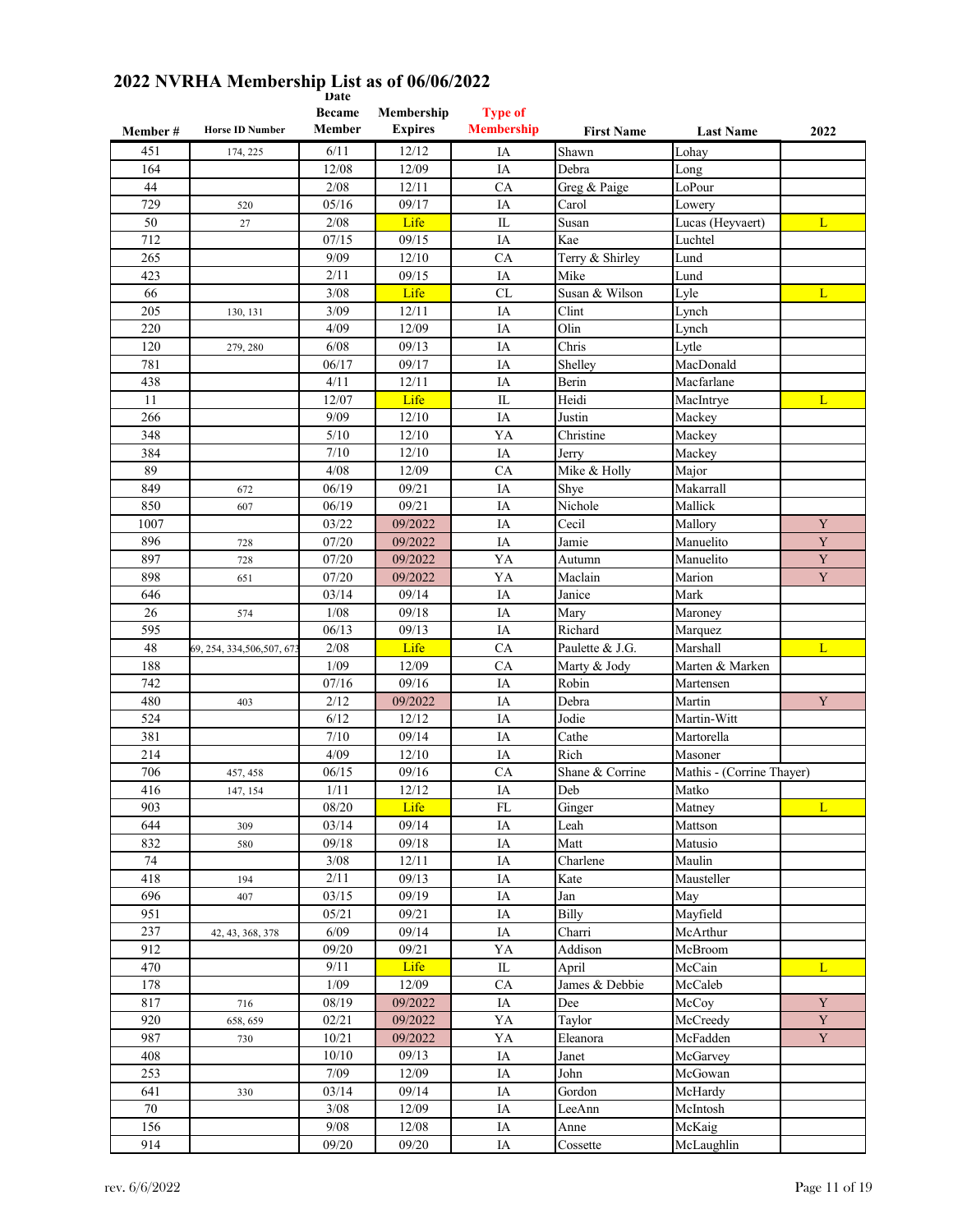|          |                        | vale<br><b>Became</b> | Membership     | <b>Type of</b>    |                   |                              |             |
|----------|------------------------|-----------------------|----------------|-------------------|-------------------|------------------------------|-------------|
| Member # | <b>Horse ID Number</b> | Member                | <b>Expires</b> | <b>Membership</b> | <b>First Name</b> | <b>Last Name</b>             | 2022        |
| 200      |                        | 2/09                  | 12/09          | IA                | Heather           | McWilliams                   |             |
| 939      |                        | 05/21                 | 09/21          | IA                | Mindy             | Means                        |             |
| 1032     |                        | 05/22                 | 09/2022        | IA                | Nikki             | Medalen                      | Y           |
| 720      | 479                    | 08/15                 | 09/16          | IA                | Mary              | Mensch                       |             |
| 376      |                        | 6/10                  | 12/11          | CA                | Russell & Jan     | Menth & Halter               |             |
| 891      |                        | 06/20                 | 09/2022        | IA                | Cyndi             | Meredith                     | Y           |
| 434      | 90                     | 3/11                  | 12/11          | IA                | Glen              | Messacar                     |             |
| 572      | 437                    | 07/14                 | Life           | CA                | Kelly             | Messera                      |             |
| 403      |                        | 10/10                 | 12/10          | IA                | Ramona            | Messina                      |             |
| 1012     |                        | 04/22                 | 09/2022        | YA                | Alex              | Metcalfe                     | Y           |
| 170      |                        | 12/08                 | 12/09          | IA                | Margo             | Meux-Cibella                 |             |
| 86       | 75                     | 4/08                  | 12/10          | IA                | Kim               | Meyer                        |             |
| 889      |                        | 07/20                 | 09/20          | IA                | Kathy             | Meyers                       |             |
| 288      | 12                     | 1/10                  | 12/10          | IA                | Cecilia           | Micheletti                   |             |
| 38       | 71, 72, 73, 151        | 1/08                  | 12/10          | CA                | Olivia & Bill     | Millard & Waldman            |             |
| 746      |                        | 09/16                 | Life           | IA                | Macy              | Miller                       | L           |
| 606      | 725, 726               | 10/21                 | 09/2022        | <b>CA</b>         | Julie             | Miller                       | $\mathbf Y$ |
| 31       |                        | 1/08                  | 12/08          | YA                | Olivia            | Miller                       |             |
| 232      |                        | 5/09                  | 09/14          | CA                | Laura & Todd      | Miller                       |             |
| 458      | 180                    | 7/11                  | 09/13          | IA                | Rebecca           | Miller                       |             |
| 493      |                        | 4/12                  | 12/12          | YA                | Kailee            | Miller                       |             |
| 611      |                        | 08/13                 | 09/13          | YA                | Mason             | Milligan                     |             |
| 504      | 455, 456               | 5/12                  | 09/16          | IA                | Nancy             | Milvid                       |             |
| 415      |                        | 1/11                  | 09/20          | IA                | Bonnie            | Minor                        |             |
| 1014     |                        | 04/22                 | 09/2022        | IA                | Rosie             | Mitchell                     | Y           |
| 97       |                        | 5/08                  | 12/08          | YA                | Samantha          | Mitchell                     |             |
| 158      |                        | 9/08                  | 12/08          | IA                | Denny             | Mohr                         |             |
| 113      |                        | 6/08                  | 12/08          | IA                | Cody              | Moore                        |             |
| 231      | 142, 246, 459          | 5/09                  | 09/16          | IA                | Karla             | Moore                        |             |
| 479      |                        | 2/12                  | 12/12          | IA                | Janice            | Moore                        |             |
| $80\,$   |                        | 3/08                  | 09/2022        | CA                | Rich (& Julie)    | Moorhead (/Goodni            | Y           |
| 1028     |                        | 05/22                 | 09/2022        | IA                | Morgan            | Moreno                       | Y           |
| 546      |                        | 10/12                 | 09/14          | IA                | Darian            | Morgan                       |             |
| 844      |                        | 05/19                 | 09/19          | IA                | Christine         | Morgan                       |             |
| 334      |                        | 4/10                  | 12/10          | IA                | Susan             | Morris                       |             |
| 988      | 731                    | 10/21                 | 09/2022        | IA                | Jenna             | Morrison                     | $\mathbf Y$ |
| 787      | 566                    | 07/17                 | 09/18          | IA                | Rose              | Mosher                       |             |
| 615      |                        | 08/13                 | 09/13          | IA                | Michelle          | Mouser                       |             |
| 426      | 155, 156, 157, 343     | 3/11                  | 09/14          | ${\rm CA}$        | Robert & Laura    | Mucci                        |             |
| 809      | 723                    | 05/18                 | 09/21          | IA                | Erin              | $\overline{\text{M}}$ ullane |             |
| 768      |                        | 04/17                 | 09/17          | IA                | Lana              | Munger                       |             |
| 46       | 527                    | 2/08                  | Life           | $\rm IL$          | Al                | Munson                       | L           |
| 59       |                        | 2/08                  | 12/09          | IA                | Laura             | Murphy                       |             |
| 964      |                        | 08/21                 | 09/21          | IA                | Cassie            | Murphy                       |             |
| 64       |                        | 2/08                  | 12/08          | IA                | Karen             | Murray                       |             |
| 719      | 430, 483               | 08/15                 | Life           | IL                | Janee             | Nelson Dehler                | L           |
| 952      |                        | 05/21                 | 09/2022        | IA                | Christa & Devon   | Nerone                       | $\mathbf Y$ |
| 393      |                        | 7/10                  | 12/10          | IA                | Sue               | Nerud                        |             |
| 770      |                        | 04/17                 | 09/21          | IA                | Chuck             | Nesmith                      |             |
| 730      |                        | 05/16                 | 09/16          | IA                | Shelby            | Neuhaus                      |             |
| 790      | 198, 717               | 09/17                 | Life           | YA                | Megan             | Newlon                       | L           |
| 733      | 461                    | 06/16                 | 09/16          | YA                | Erica             | Newman                       |             |
| 1030     |                        | 05/22                 | 09/2022        | IA                | Diane             | Neyens                       | Y           |
| 940      |                        | 05/21                 | 09/21          | YA                | Addie             | Nickle                       |             |
| 427      | 165                    | 3/11                  | 09/16          | IA                | Kimberly          | Nilsen (Duke)                |             |
| 635      |                        | 12/13                 | 09/14          | YA                | Callie            | Noll                         |             |
| 894      | 641, 749               | 06/20                 | 09/21          | IA                | Erin              | Norling                      |             |
|          |                        |                       |                |                   |                   |                              |             |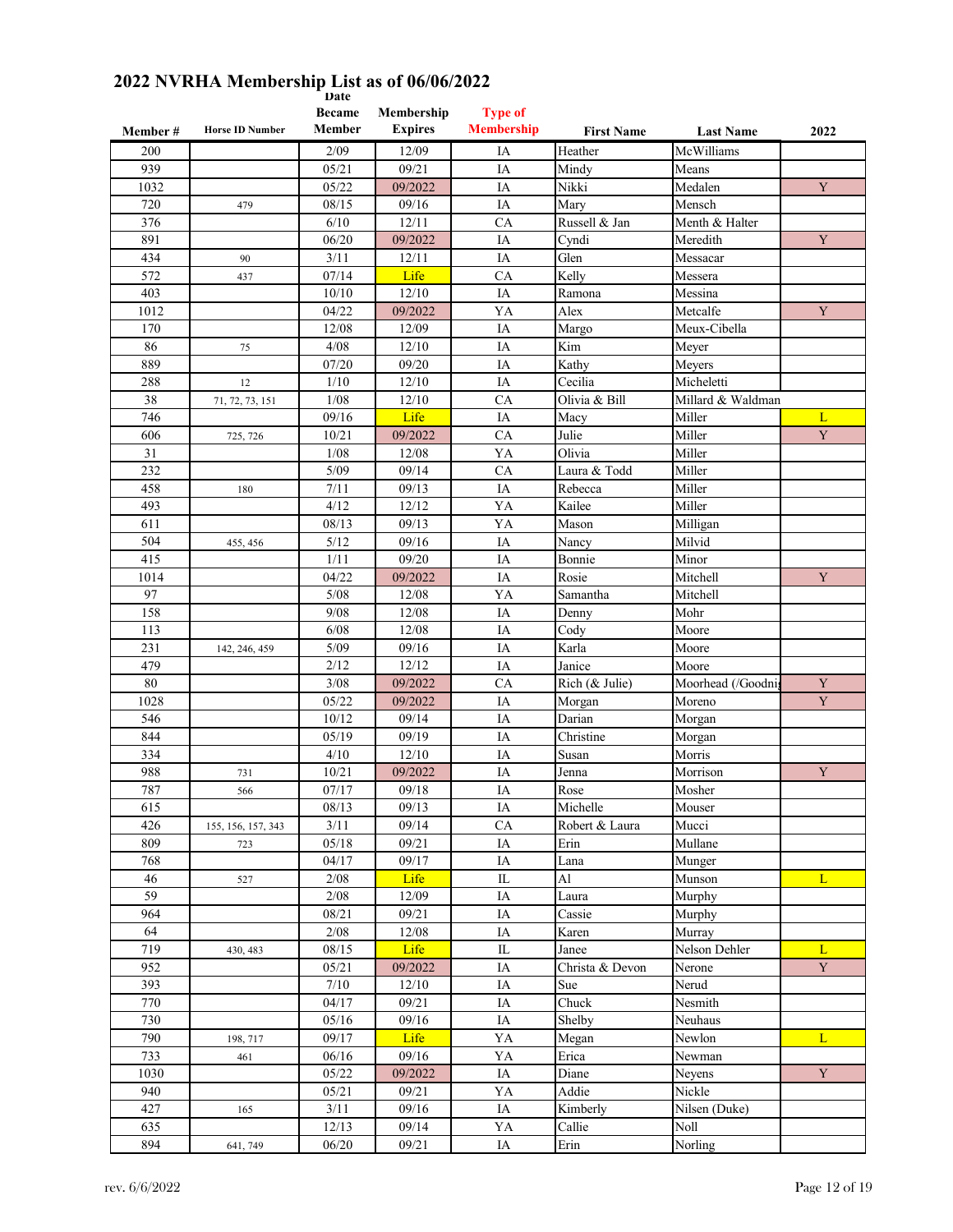| Member #    | <b>Horse ID Number</b> | пас<br><b>Became</b><br>Member | Membership<br><b>Expires</b> | <b>Type of</b><br><b>Membership</b> | <b>First Name</b> | <b>Last Name</b> | 2022        |
|-------------|------------------------|--------------------------------|------------------------------|-------------------------------------|-------------------|------------------|-------------|
| 747         | 486                    | 09/16                          | 09/17                        | YA                                  | Aneka             | Normandie        |             |
| 387         |                        | 7/10                           | 12/10                        | IA                                  | Vanessa           | Norris           |             |
| 144         |                        | 9/08                           | 12/09                        | YA                                  | Kassie            | Norton           |             |
| 630         |                        | 10/13                          | 09/14                        | IA                                  | Clark             | O'Donnell        |             |
| 755         | 511                    | 10/16                          | 09/17                        | YA                                  | Cambria           | Oldenburg        |             |
| 213         |                        | 4/09                           | 12/09                        | IA                                  | Penny             | Oliphant         |             |
| 561         |                        | 1/13                           | 09/13                        | IA                                  | Philip            | Olmstead         |             |
| 1022        |                        | 05/22                          | 09/2022                      | IA                                  | Goldie            | Olson            | Y           |
| 605         |                        | 07/13                          | 09/13                        | IA                                  | Ryan              | Olson            |             |
| 514         | 223, 348               | 5/12                           | 09/14                        | IA                                  | William           | Olvey            |             |
| 385         |                        | 7/10                           | 12/10                        | IA                                  | Katie             | O'Malley         |             |
| 117         |                        | 6/08                           | 12/11                        | CA                                  | David & Sherry    | Oncale           |             |
| 585         | 270, 624               | 05/13                          | 09/2022                      | IA                                  | Janel             | Opeka            | Y           |
| 572         | 436                    | 3/12                           | 09/17                        | CA                                  | Carlos            | Osorio           |             |
| 21          | 24, 185                | 1/08                           | 09/15                        | IA                                  | Charles           | Padilla          |             |
| 709         |                        | 07/15                          | 09/15                        | IA                                  | Karen             | Page             |             |
| 383         |                        | 7/10                           | 12/10                        | IA                                  | Tim               | Palm             |             |
| 389         | 145                    | 7/10                           | Life                         | IL                                  | Diann             | Paplow           | L           |
| 402         | 193                    | 10/10                          | 09/14                        | IA                                  | Margaret          | Pare             |             |
| 758         | 501                    | 02/17                          | 09/17                        | IA                                  | Janet             | Parker           |             |
| 538         |                        | 7/12                           | 12/12                        | IA                                  | Shadd             | Parkinson        |             |
| 471         |                        | 9/11                           | 12/11                        | IA                                  | Amanda            | Parks            |             |
| 783         | 510                    | 06/17                          | Life                         | IA                                  | Judy              | Parsons          | L           |
| 559         | 253, 305, 306          | 1/13                           | 09/14                        | CA                                  | Lisa & Ken        | Patterson        |             |
| 840         | 596, 683               | 03/19                          | 09/21                        | IA                                  | Katelyn           | Patterson        |             |
| 574         |                        | 3/13                           | 09/13                        | CA                                  | Jim & Dema        | Paul             |             |
| 852         |                        | 07/19                          | Life                         | IL                                  | Jill              | Paxton           | L           |
| 145         |                        | 9/08                           | 12/08                        | IA                                  | Shalee            | Paxton           |             |
| 370         |                        | 6/10                           | 12/10                        | CA                                  | Bob & Debbie      | Payne            |             |
| 916         |                        | 09/20                          | 09/20                        | IA                                  | Mary              | Pease            |             |
| 718<br>51   | 429                    | 08/15<br>2/08                  | 09/15<br>12/09               | IA<br>IA                            | Carolyn<br>Dan    | Peckham<br>Pedry |             |
| 797         | 620                    | 10/17                          | 09/19                        | IA                                  | Claudia           | Peltier          |             |
| 579         |                        | 05/13                          | 09/13                        | IA                                  | Kimberly          | Pemberton        |             |
| 577         |                        | 4/13                           | 09/13                        | IA                                  | Lynn              | Perkins          |             |
| 753         |                        | 10/16                          | Life                         | IA                                  | Lita              | Perrin (Hottel)  | L           |
| 672         | 364, 365, 503          | 06/14                          | Life                         | CA                                  | Bruce & Sandy     | Perry            | L           |
| 884         | 632, 633               | 03/20                          | 09/20                        | $\overline{\text{IA}}$              | Jamie             | Peters           |             |
| 890         |                        | 07/20                          | 09/20                        | YA                                  | Charlie           | Peters           |             |
| 764         |                        | 04/17                          | 09/21                        | IA                                  | Marilyn           | Peters           |             |
| 698         | 410, 674               | 04/15                          | 09/2022                      | IA                                  | Teresa            | Peters Kilmer    | $\mathbf Y$ |
| 174         |                        | 1/09                           | 12/09                        | YA                                  | Cole              | Peterson         |             |
| 47          |                        | 2/08                           | 12/08                        | IA                                  | Ruth              | Peyton           |             |
| 965         |                        | 08/21                          | 09/21                        | IA                                  | Dory              | Pfister          |             |
| 529         | 208                    | 7/12                           | 12/12                        | IA                                  | Bob               | Phillips         |             |
| 588         | 440, 441, 442          | 05/13                          | 09/17                        | IA                                  | Steven            | Pickel           |             |
| 966         |                        | 08/21                          | 09/21                        | IA                                  | Aisling           | Piggott          |             |
| 9           |                        | 12/07                          | Life                         | $\ensuremath{\text{CL}}\xspace$     | Ron & Patti       | Pitcock          | L           |
| 714         | 425, 464, 465          | 07/15                          | 09/16                        | CA                                  | Clint & Tiffany   | Plagge           |             |
| 119         |                        | 6/08                           | 12/08                        | IA                                  | Harry "Lee"       | Plummer          |             |
| 823         | 617                    | 08/18                          | Life                         | IA                                  | Ted               | Pogue            | L           |
| 204         |                        | 3/09                           | 12/09                        | CA                                  | Nancy & Bill      | Pohlman          |             |
| 913         |                        | 09/20                          | Life                         | IL                                  | Matt              | Pojanowski       | L           |
| 793         | 570,581                | 10/17                          | 09/21                        | IA                                  | Kelly             | Preisser         |             |
| 624<br>1009 |                        | 01/13                          | 09/13                        | IA<br>CA                            | Chuck             | Preston          | $\mathbf Y$ |
|             |                        | 03/22<br>$\frac{1}{03/22}$     | 09/2022<br>09/2022           |                                     | Aaron<br>Michelle | Price<br>Price   | $\mathbf Y$ |
| 1009<br>33  | 139, 140               | 1/08                           | Life                         | CA<br>CL                            | Edgell & Marty    | Pyles & Pickett  | L           |
| 977         | 714                    | 09/21                          | 09/21                        | YA                                  | Lilly             | Quern            |             |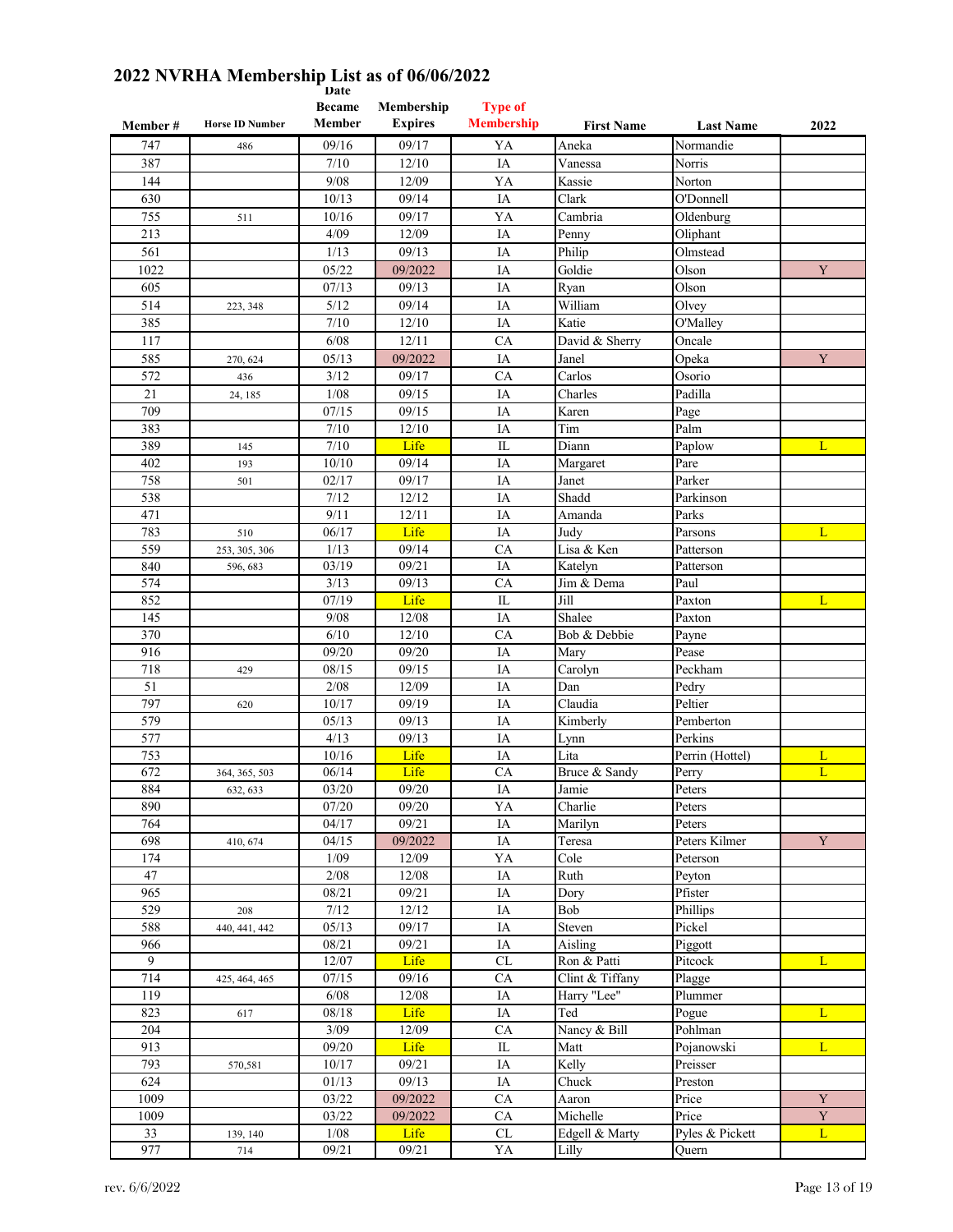| Member#        | <b>Horse ID Number</b> | <b>Became</b><br>Member | Membership<br><b>Expires</b> | <b>Type of</b><br><b>Membership</b> | <b>First Name</b>       | <b>Last Name</b> | 2022                    |
|----------------|------------------------|-------------------------|------------------------------|-------------------------------------|-------------------------|------------------|-------------------------|
|                |                        |                         |                              |                                     |                         |                  |                         |
| 923            | 739                    | 03/21                   | 09/21                        | IA<br>YA                            | Ricky<br>Reed           | Quinn            |                         |
| 40<br>955      |                        | 1/08<br>07/21           | 12/08<br>09/21               | CA                                  |                         | Rackley<br>Raeth |                         |
|                |                        |                         |                              |                                     | Mary                    |                  |                         |
| 534            | 191                    | 7/12                    | 09/14                        | IA                                  | Bill                    | Rahr             |                         |
| 565            | 388                    | 10/12                   | 09/14                        | IA                                  | Amie                    | Ramberg          |                         |
| 921            |                        | 02/21                   | 09/21                        | IA                                  | Marilyn                 | Randall          |                         |
| 443            |                        | 9/13                    | 09/21                        | IA                                  | Russel                  | Ratkowski, Jr.   |                         |
| 748            | 487, 563               | 09/16                   | 09/18                        | YA                                  | Callie                  | Raven            |                         |
| 150            | 33, 34, 544            | 9/08                    | Life                         | IL                                  | Debra                   | Raymond          | L                       |
| 878            |                        | 02/20                   | 09/20                        | IA                                  | Miles                   | Reilly           |                         |
| 791            | 540                    | 09/17                   | 09/17                        |                                     | Teresa                  | Reimer           |                         |
| 525            | 258, 594               | 7/12                    | 09/19                        | IA                                  | Donna                   | Reinarts         |                         |
| 401            |                        | 09/13                   | 09/14                        | IA                                  | Sandra                  | Reynolds         |                         |
| 576            | 274, 275               | 1/13                    | 09/14                        | IA                                  | Cynda                   | Rice             |                         |
| 655            |                        | 05/14                   | 09/14                        | IA                                  | Barry                   | Rice             |                         |
| 906            |                        | 08/20                   | 09/20                        | IA                                  | Marla                   | Rice             |                         |
| 299            |                        | 2/10                    | 12/10                        | CA                                  | Jared & Dawn            | Richardson       |                         |
| 88             |                        | 4/08                    | 12/10                        | IA                                  | Diana                   | Richter          |                         |
| 203            |                        | 3/09                    | 12/09                        | IA                                  | Regina                  | Ricketts         |                         |
| 329            |                        | 4/10                    | 12/10                        | CA                                  | Terry & Saralyn         | Riddle & Britko  |                         |
| 811            |                        | 04/18                   | 09/18                        | IA                                  | Dorothy                 | Rider            |                         |
| 631            | 335                    | 10/13                   | 09/15                        | IA                                  | Dan                     | Riggs            |                         |
| 1001           |                        | 03/22                   | 09/2022                      | IA                                  | Christine               | Righeimer        | $\mathbf Y$             |
| 926            |                        | 03/21                   | 09/21                        | IA                                  | Stephanie               | Riley            |                         |
| 314            |                        | 3/10                    | 12/10                        | IA                                  | David                   | Rivera           |                         |
| 662            |                        | 05/14                   | 09/15                        | YA                                  | Shelbi                  | Rivera           |                         |
| 289            | 9                      | 1/10                    | 09/13                        | IA                                  | Lisa                    | Rixe             |                         |
| 995            |                        | 12/21                   | 09/2022                      | IA                                  | Sheri                   | Roberson         | $\mathbf Y$             |
|                |                        |                         |                              |                                     |                         |                  |                         |
| 1033           | 791                    | 05/22                   | 09/2022                      | YA                                  | Alli Jo                 | Roberts          | Y                       |
| 1034           | 792                    | 05/22                   | 09/2022                      | YA                                  | Avery                   | Roberts          | $\overline{\textbf{Y}}$ |
| 191            | 91, 217                | 2/09                    | 09/13                        | IA                                  | Ed                      | Roberts          |                         |
| 511            |                        | 5/12                    | 12/12                        | IA                                  | Erika                   | Roberts          |                         |
| 697            |                        | 03/15                   | 09/15                        | IA                                  | Bob                     | Roberts          |                         |
| 801            | 550, 551               | 08/17                   | 09/18                        | IA                                  | Shauna                  | Roberts          |                         |
| 876            |                        | 09/19                   | 09/19                        | IA                                  | Michael                 | Robin            |                         |
| 571            | 262, 263               | 3/13                    | 09/13                        | IA                                  | Carol                   | Robinson         |                         |
| 520            | 241                    | 5/12                    | 09/14                        | IA                                  | Anthony                 | Rockwood         |                         |
| 1013           | 765, 766               | 04/22                   | 09/2022                      | YA                                  | Elisa                   | Roden            | $\mathbf Y$             |
| 512            |                        | $5/12$                  | 09/13                        | IA                                  | Trapper                 | Rodgers          |                         |
| 245            |                        | 7/09                    | 12/09                        | ${\rm FA}$                          | Troy & Diana            | Rogers & DeBlanc |                         |
| $\overline{2}$ | 81, 10, 11             | 12/07                   | Life                         | $\ensuremath{\mathrm{CL}}\xspace$   | Tim & Cindy             | Rose             | L                       |
| 680            |                        | 07/14                   | 09/14                        | IA                                  | Savanna                 | Rose             |                         |
| 973            |                        | $\frac{08}{21}$         | 09/21                        | IA                                  | Ryan                    | Rose             |                         |
| 63             |                        | 2/08                    | Life                         | $\overline{\text{IL}}$              | Jack                    | Rosenbaum        | L                       |
| 141            |                        | 8/08                    | 12/09                        | CA                                  | Mike & Debby            | Ross             |                         |
| 374            | 149                    | 6/10                    | 12/10                        | IA                                  | Beth                    | Rowland          |                         |
| 361            |                        | 6/10                    | $12/10$                      | YA                                  | Lauren                  | Rumbaugh         |                         |
| 143            |                        | $8/08$                  | 12/08                        | IA                                  | Bob                     | Rundell          |                         |
| 312            |                        | $3/10$                  | 12/10                        | IA                                  | Letha                   | Rushing          |                         |
| 590            | 292, 375               | 05/13                   | 09/14                        | $\rm IA$                            | $\overline{\text{Kim}}$ | Russel           |                         |
| 873            |                        | 07/19                   | 09/19                        | IA                                  | Sally                   | Russell          |                         |
| 842            |                        | 05/19                   | 09/21                        | CA                                  | Glenn and Alice         |                  |                         |
|                | 601, 618               |                         |                              |                                     |                         | Ryan             |                         |
| 108            |                        | $5/08$                  | 12/10                        | IA                                  | J.J.                    | Rydberg          |                         |
| 955            |                        | 07/21                   | 09/21                        | CA                                  | Cory                    | Saarela          |                         |
| 199            |                        | 2/09                    | Life                         | $\ensuremath{\text{CL}}\xspace$     | Jennifer & Philip       | Sadler           | L                       |
| 541            |                        | 8/12                    | 12/12                        | IA                                  | Emily                   | Saffert          |                         |
| 813            |                        | 05/18                   | Life                         | ${\rm IL}$                          | Victor                  | Salazar          | L                       |
| 847            | 595                    | 05/19                   | 09/19                        | $\rm IA$                            | Rhonda                  | Salentiny        |                         |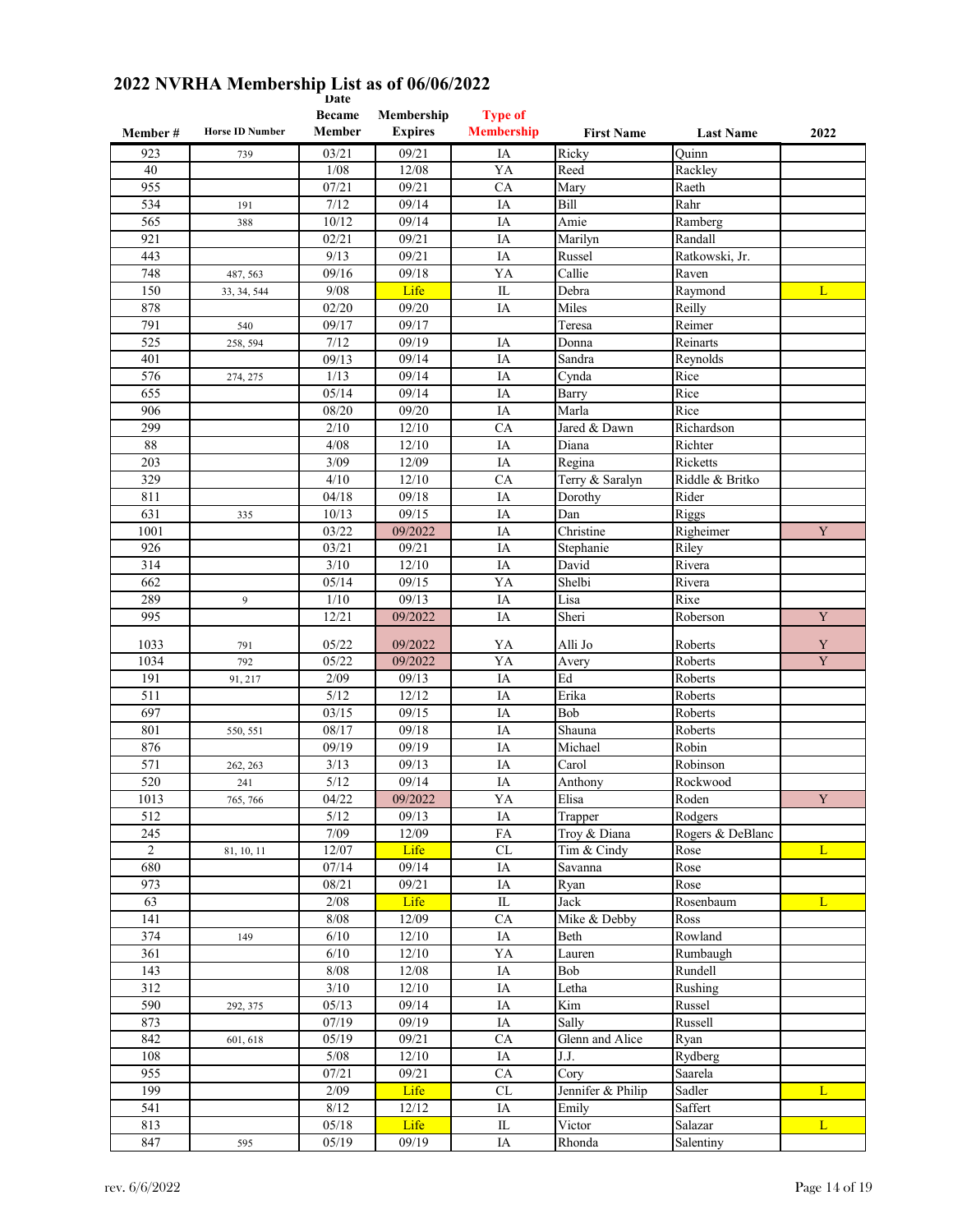|                  |                        | <b>Date</b><br><b>Became</b> | Membership       | <b>Type of</b>          |                   |                      |             |
|------------------|------------------------|------------------------------|------------------|-------------------------|-------------------|----------------------|-------------|
| Member#          | <b>Horse ID Number</b> | Member                       | <b>Expires</b>   | <b>Membership</b>       | <b>First Name</b> | <b>Last Name</b>     | 2022        |
| 862              |                        | 07/19                        | 09/19            | IA                      | Karen             | Saltzsieder-Weagraff |             |
| 959              |                        | 07/21                        | 09/21            | YA                      | Tara              | Sanborn              |             |
| 446              |                        | 5/13                         | 09/13            | IA                      | Sarah             | Sanchez              |             |
| 20               |                        | 1/08                         | 12/08            | YA                      | Kaitlin           | Sanderson            |             |
| 293              | 160                    | 1/10                         | 09/14            | FA                      | Randy & Gail      | Sandidge             |             |
| 972              | 721, 722               | 08/21                        | 09/21            | IA                      | Janice            | Sanford              |             |
| 445              |                        | 5/11                         | 09/13            | IA                      | Michael           | Saterbak             |             |
| 530              | 209                    | 7/12                         | 09/13            | IA                      | Jason             | Saulan               |             |
| 277              | 51                     | 12/09                        | 12/11            | IA                      | Kevan             | Saunders             |             |
| 328              | 318                    | 4/10                         | 09/15            | IA                      | Kelly             | Saunders             |             |
| 499              |                        | 4/12                         | 12/12            | YA                      | Kaylee            | Sazama               |             |
| 591              | 273                    | 06/13                        | 09/13            | YA                      | Morgan            | Scaffide             |             |
| 380              |                        | 7/10                         | 09/13            | IA                      | Nancy             | Scarpitto            |             |
| 335              | 105                    | 4/10                         | 12/10            | IA                      | Gary              | Schaefer             |             |
| 1038             | 795                    | 05/22                        | 09/2022          | IA                      | Terri             | Scheer               | Y           |
| 584              |                        | 05/13                        | 09/13            | IA                      | Lance             | Scheffel             |             |
| 665              |                        | 05/14                        | 09/15            | IA                      | Jennifer          | Schemper             |             |
| 58               |                        | 2/08                         | 12/09            | IA                      | Roxanna           | Schlagel             |             |
| 284              | 63, 190                | 1/10                         | 09/14            | IA                      | Dana              | Schmidt              |             |
| 613              | 380                    | 08/13                        | 09/14            | IA                      | Kimberly          | Schnittger           |             |
| 516              |                        | 5/12                         | 09/20            | IA                      | Janet             | Schronk              |             |
| 409              |                        | 10/10                        | 12/11            | IA                      | Cam               | Schryver             |             |
| 217              | 341                    | 4/09                         | 09/14            | IA                      | Bob               | Schubbe              |             |
| 359              |                        | 6/10                         | 12/10            | YA                      | Krista            | Schuetz              |             |
| 1039             |                        | 05/22                        | 09/2022          | IA                      | Jeff              | Schut                | Y           |
| 527              |                        | 7/12                         | 09/13            | IA                      | Tammy             | Schwert              |             |
| 553              |                        | 9/12                         | 09/13            | IA                      | James             | Scoledes             |             |
| 105              |                        | 5/08                         | 12/08            | IA                      | Robert            | Scott                |             |
| 466<br>569       |                        | 9/11<br>2/13                 | 12/12<br>09/14   | IA                      | Luke<br>Linda     | Searcy<br>Seeds      |             |
| 892              | 251                    | 06/20                        |                  | IA<br>IA                |                   |                      | Y           |
| 83               | 655                    | 4/08                         | 09/2022<br>12/08 | IA                      | Kaylee<br>Keith   | Sefcovic<br>Self     |             |
| 392              |                        | 7/10                         | 12/10            | IA                      | Shantel           | Sexton               |             |
| 737              | 463                    | 06/16                        | 09/19            | IA                      | Anna Jane         | Shafer               |             |
| 870              | 604                    | 07/19                        | 09/2022          | IA                      | Katie             | Shaw                 | Y           |
| 294              | 30                     | 1/10                         | 12/10            | IA                      | Vince             | Sheats               |             |
| 338              | 136, 137               | 4/10                         | 12/10            | CA                      | Robert & Marla    | Shelbourn            |             |
| 633              | 324, 325               | 11/13                        | 09/14            | IA                      | Kelly             | Shepherd             |             |
| 677              |                        | 07/14                        | 09/14            | IA                      | Kathleen          | Sheridan             |             |
| $\overline{363}$ |                        | 6/10                         | 12/10            | YA                      | Hillary           | Sherwood             |             |
| 1042             | 804                    | 05/22                        | 09/2022          | ${\rm CA}$              | Dian & Travis     | Shockley             | $\mathbf Y$ |
| 689              | 402                    | 12/14                        | 09/15            | IA                      | Rhonda            | Shy                  |             |
| 420              |                        | 2/11                         | 12/11            | IA                      | Stacey            | Sickler              |             |
| 857              | 702                    | 07/19                        | 09/2022          | $\rm IA$                | Sherri            | Sidle                | $\mathbf Y$ |
| 308              | 41, 199, 652           | 3/10                         | Life             | $\overline{\mathbb{L}}$ | Stephany          | Siitari (Good)       | L           |
| 94               | 50                     | 4/08                         | 12/10            | IA                      | Kathryn           | Sikorski             |             |
| 352              |                        | 5/10                         | 12/10            | IA                      | Scott             | Silviera             |             |
| 102              | 125, 126               | $5/08$                       | 09/13            | IA                      | Brenda            | Simmons              |             |
| 979              | 715                    | 09/21                        | 09/21            | IA                      | Kyle              | Simmons              |             |
| 798              |                        | $01/18\,$                    | 09/18            | IA                      | Emily             | Sinclair             |             |
| 326              | 153, 249               | 4/10                         | 09/13            | IA                      | Annamaria         | Sindle               |             |
| 394              |                        | 7/10                         | $12/10$          | IA                      | Cathey            | Skow                 |             |
| 428              |                        | 3/11                         | 12/11            | IA                      | David             | Slipka               |             |
| 32               |                        | 1/08                         | 12/08            | ${\rm CA}$              | Wayne & Doris     | Sloan                |             |
| 410              |                        | 10/10                        | 12/11            | IA                      | Shawn             | Slotterback          |             |
| 34               |                        | $1/08$                       | 12/08            | IA                      | Shelley           | Smith                |             |
| 648              |                        | 03/14                        | 09/15            | IA                      | Jody              | Smith                |             |
| 691              |                        | 07/14                        | 09/16            | YA                      | Kylie             | Smith                |             |
| 754              | 496                    | 10/16                        | 09/19            | IA                      | Janet             | Smith                |             |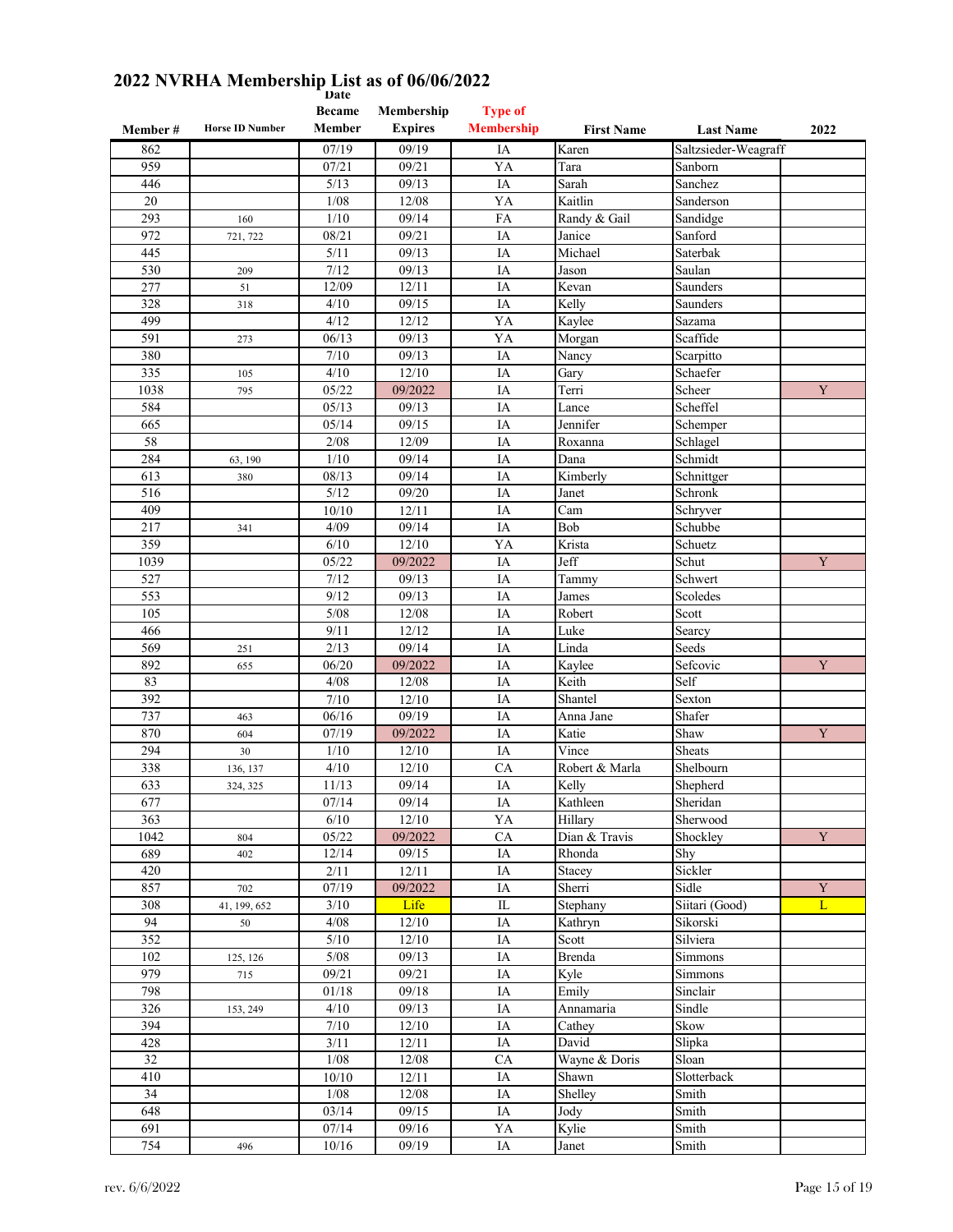|                  |                        | <b>Date</b><br><b>Became</b> | Membership     | <b>Type of</b>    |                         |                    |             |
|------------------|------------------------|------------------------------|----------------|-------------------|-------------------------|--------------------|-------------|
| Member#          | <b>Horse ID Number</b> | Member                       | <b>Expires</b> | <b>Membership</b> | <b>First Name</b>       | <b>Last Name</b>   | 2022        |
| 810              |                        | 04/18                        | 09/18          | YA                | Savanah                 | Smith              |             |
| 872              |                        | 07/19                        | 09/19          | IA                | Leanne                  | Smith              |             |
| 929              |                        | 03/21                        | 09/21          | IA                | Tiffany                 | Smith              |             |
| 81               |                        | 3/08                         | 12/08          | IA                | Cathy                   | Snell              |             |
| 1044             | 797                    | 05/22                        | 09/2022        | IA                | Vicki                   | Sommer             | $\mathbf Y$ |
| 318              | 65, 206, 578           | 3/10                         | 09/21          | IA                | Deb                     | Sonnenberg         |             |
| 537              |                        | 8/12                         | 12/12          | YA                | Kelly                   | Sonnenberg         |             |
| 432              |                        | 3/11                         | 12/11          | IA                | Monty                   | Soto               |             |
| 228              |                        | $5/09$                       | 12/09          | CA                | Phil & Marilyn          | Sowada             |             |
| 947              | 713                    | 05/21                        | 09/2022        | IA                | Alexis                  | Spencer            | Y           |
| 492              |                        | 4/12                         | 12/12          | IA                | Gay                     | Spivey             |             |
| 562              |                        | 10/12                        | 09/13          | IA                | Janet                   | Sproles            |             |
| 628              | 311                    | 10/13                        | 09/13          | IA                | Christine               | Staebler           |             |
| 540              |                        | 8/12                         | 12/12          | IA                | Kevin                   | Stallings          |             |
| 941              |                        | 05/21                        | 09/21          | IA                | Christy                 | Steed              |             |
| 131              |                        | 7/08                         | 12/08          | IA                | Virginia                | Steffen            |             |
| 623              | 277                    | 08/13                        | 09/13          | IA                | Ron                     | Steg               |             |
| 597              | 289                    | 06/13                        | 09/13          | YA                | Sophia                  | Steglich           |             |
| 859              | 679                    | 07/19                        | 09/2022        | IA                | Julee                   | Steinman           | Y           |
| 686              |                        | 08/14                        | 09/14          | IA                | Karyn                   | <b>Stevens</b>     |             |
| $\overline{4}$   | 22, 107, 179, 414, 539 | 12/07                        | Life           | CL                | Charlie & Donna         | Stewart            | L           |
| 358              | 107, 108               | 5/10                         | 12/10          | CA                | Gary & Denise           | Stewart            |             |
| 414              |                        | 10/10                        | 12/11          | IA                | Laura                   | Stimatze           |             |
| 234              | 100, 203, 340          | 5/09                         | 09/15          | IA                | Becky                   | Stockett           |             |
| 153              |                        | 9/08                         | 12/08          | YA                | Amy                     | Stonehocker        |             |
| 651              |                        | 04/14                        | 09/14          | IA                | Kristine                | Stonemark          |             |
| 596              |                        | 06/13                        | 09/13          | YA                | Jessica                 | Stout              |             |
| 194              |                        | 2/09                         | 12/09          | IA                | Douglas                 | Stowell            |             |
| 1008             | 799, 800               | 03/22                        | 09/2022        | IA                | Elizabeth               | Strand             | $\mathbf Y$ |
| 476              |                        | 11/11                        | 12/12          | IA                | Ivan                    | Stuart             |             |
| 899              |                        | 07/20                        | 09/20          | YA                | Stephanie               | Stull              |             |
| 845              |                        | 05/19                        | 09/19          | YA                | Haley                   | Stundon            |             |
| 303              |                        | 3/10                         | 12/10          | IA                | Teri                    | Stuntz             |             |
| 167              |                        | 12/08                        | 12/09          | IA                | Tracey                  | Sullivan           |             |
| 267              |                        | 9/09                         | 12/09          | IA                | Sherry                  | Swank              |             |
| 989<br>532       | 732                    | 10/21<br>7/12                | 09/2022        | YA                | Quincy<br>Conrad (Ted)  | Swanson            | Y           |
| 76               |                        |                              | 12/12          | IA<br>IA          | Katie                   | Swanson<br>Swisher |             |
| 442              |                        | 3/08<br>5/11                 | 12/08<br>12/12 | IA                | Kelcey                  | Swyers             |             |
| 846              | 168                    | 05/19                        | 09/19          | CA                | Pam & James             | Tairney            |             |
| 151              |                        | 9/08                         | 12/08          | $\rm IA$          | Lynda                   | Takeda             |             |
| 944              |                        | 05/21                        | 09/21          | IA                | Lucas                   | Talbott            |             |
| 190              |                        | 2/09                         | 12/09          | IA                | Cammi                   | Taranto            |             |
| 337              | 93                     | 4/10                         | 12/10          | $\rm IA$          | Mike                    | Tarrant            |             |
| 799              | 601                    | 01/18                        | 09/2022        | $\rm IA$          | Dawnn                   | Taylor             | Y           |
| 967              | 706, 707, 775          | 08/21                        | 09/2022        | ${\rm CA}$        | Mark & Cheryl           | Taylor             | $\mathbf Y$ |
| 555              | 230                    | $\frac{10}{12}$              | 09/14          | IA                | Kyle                    | Taylor             |             |
| 749              | 488, 754               | 09/16                        | 09/21          | IA                | $\overline{\text{Tim}}$ | Telinde            |             |
| 273              |                        | 10/09                        | 12/10          | IA                | Claire                  | Testoni            |             |
| $\overline{354}$ |                        | $5/10$                       | 09/18          | $\rm IA$          | Werner                  | Thiedmann          |             |
| 264              | 13                     | 8/09                         | 12/10          | IA                | <b>Brian</b>            | Thieszen           |             |
| 25               | 25                     | 1/08                         | Life           | $\rm IL$          | <b>Brian</b>            | Thomas             | L           |
| 1031             | 790                    | 05/22                        | 09/2022        | IA                | John                    | Thomas             | $\mathbf Y$ |
| 215              |                        | 4/09                         | 12/09          | $\rm IA$          | Jane                    | Thomas             |             |
| 396              |                        | 8/10                         | 12/12          | IA                | Bill                    | Thomas             |             |
| 685              |                        | 08/14                        | 09/14          | IA                | Christine               | Thurman            |             |
| 551              | 264                    | 3/13                         | 09/13          | $\rm IA$          | Mamie                   | Thurston           |             |
| 900              |                        | 07/20                        | 09/20          | YA                | Greta                   | Thurston           |             |
| 658              | 354, 355, 356          | 05/14                        | 09/14          | $\rm IA$          | Ashlee                  | Tien               |             |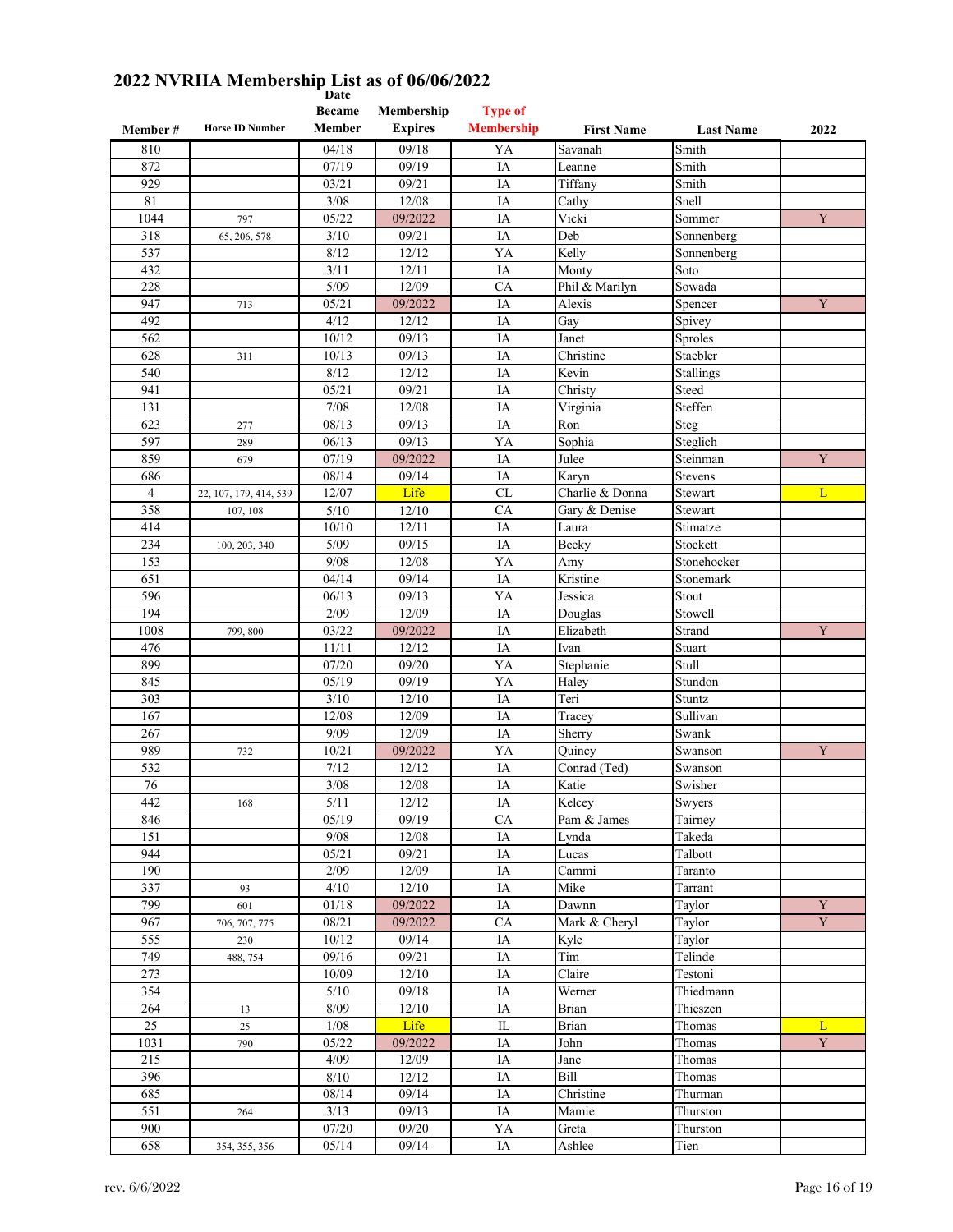|                  |                        | <b>Became</b>      | Membership     | <b>Type of</b>    |                          |                                  |             |
|------------------|------------------------|--------------------|----------------|-------------------|--------------------------|----------------------------------|-------------|
| Member#          | <b>Horse ID Number</b> | Member             | <b>Expires</b> | <b>Membership</b> | <b>First Name</b>        | <b>Last Name</b>                 | 2022        |
| 643              | 582                    | 09/18              | 09/19          | FA                | Shawn & Ransom           | Tiffany                          |             |
| 90               | 40                     | 4/08               | 09/13          | IA                | <b>Steve</b>             | Todd                             |             |
| 210              | 113                    | 4/09               | 09/14          | IA                | Sharon                   | Tolbert                          |             |
|                  |                        |                    |                |                   |                          |                                  |             |
| 302              |                        | 2/10               | 09/14          | IA                | Kathy                    | Torres                           |             |
| 741              | 428, 473               | 06/16              | 09/17          | IA                | Tami                     | Tracy                            |             |
| 612              |                        | 08/13              | 09/14          | IA                | Kyle                     | Trahern                          |             |
| 581              |                        | 05/13              | 09/13          | IA                | Loal                     | Tucker                           |             |
| 806              | 554                    | 04/18              | 09/2022        | CA                | Susan & Matthew          | Tullock II                       | Y           |
| 957              | 711, 712, 771          | 07/21              | 09/2022        | IA                | Jessica                  | Tully                            | Y           |
| 958              | 711, 712, 771          | 07/21              | 09/2022        | YA                | Stanton                  | Tully                            | $\mathbf Y$ |
| 786              | 531                    | 07/17              | 09/17          | IA                | Nichole                  | Twigg                            |             |
| 543              |                        | 8/12               | 09/13          | YA                | Kala                     | Twogood                          |             |
| 682              | 381, 528, 558          | 07/14              | 09/18          | IA                | Scott                    | Udell                            |             |
| 683              | 381, 529               | $07-14$            | 09/20          | YA                | Katie                    | Udell                            |             |
| 690              |                        | 09/14              | 09/15          | IA                | Michele                  | Ulrech                           |             |
|                  |                        |                    |                |                   |                          |                                  |             |
| 163              | 39, 222                | 12/08              | 09/14          | IA                | Lorri                    | Underwood                        |             |
| 586              |                        | 05/13              | 09/13          | CA                | Mike & Kris              | Urlaub                           |             |
| 344              | 116                    | 5/10               | 09/13          | IA                | Karin                    | $\overline{\mathrm{V}}$ alentine |             |
| 864              |                        | 07/19              | 09/19          | CA                | Lane                     | Vanover                          |             |
| 931              |                        | 04/21              | 09/21          | IA                | Spencer                  | Vaughan                          |             |
| 932              | 802                    | 04/21              | 09/21          | YA                | Madeline                 | $\overline{\mathrm{V}}$ aughan   |             |
| 566              |                        | 10/12              | 09/13          | IA                | Letty                    | Vaughn                           |             |
| 411              |                        | 10/10              | 09/13          | FA                | Tony & Jenny             | Vaught                           |             |
| 206              | 123, 490               | 3/09               | 09/16          | IA                | Dean                     | Venezia                          |             |
| 804              |                        | 03/18              | 09/18          | IA                | Colleen                  | Vermeulen                        |             |
| 773              |                        | 06/17              | 09/17          | CA                | George & Desiree         | Vernetti & Hutchenson            |             |
| 75               |                        | 3/08               | 12/08          | IA                | Sandy                    | Vernon                           |             |
|                  | 42, 43                 |                    |                |                   |                          |                                  |             |
| 607              |                        | 08/13              | 09/13          | IA                | Marty                    | Vita                             |             |
| 598              | 300, 316               | 06/13              | 09/15          | IA                | Leslie                   | Vitale-Mattingly                 |             |
| 949              |                        | 05/21              | 09/21          | IA                | <b>Brittany</b>          | Vogl                             |             |
| 542              | 372                    | 8/12               | 09/14          | IA                | Donna                    | Vosberg                          |             |
| 554              | 373                    | 9/12               | 09/14          | IA                | Dina                     | $\overline{\text{V}}$ osberg     |             |
| 505              |                        | 5/12               | 12/12          | IA                | Jan                      | Votaw                            |             |
| 971              |                        | 08/21              | 09/21          | IA                | Katie                    | Votaw                            |             |
| 351              |                        | 5/10               | 12/10          | IA                | Cori                     | Vowell                           |             |
| 812              |                        | 05/18              | 09/2022        | IA                | Jonathan                 | Vrabec                           | Y           |
| 342              |                        | 5/10               | 12/11          | IA                | Todd                     | Waldera                          |             |
| 140              | 14, 15, 16, 158, 400   | 8/08               | Life           | IL                | Jennifer                 | Walker                           | L           |
| 55               |                        | 2/08               | 12/08          | ${\rm FA}$        | Twyla                    | Walker                           |             |
| 135              |                        | 8/08               | 12/11          | YA                | Shanda                   | Walker                           |             |
| 139              |                        | 8/08               | 12/08          |                   | $\overline{\text{Cole}}$ | Walker                           |             |
|                  |                        |                    |                | IA                |                          |                                  |             |
| 157              |                        | $9/08$             | 12/08          | ${\rm CA}$        | Gary & Sandra            | Walker                           |             |
| 256              |                        | 8/09               | 12/09          | IA                | David                    | Walker                           |             |
| 286              |                        | 1/10               | 12/10          | IA                | Tim                      | Walker                           |             |
| 711              |                        | 07/15              | 09/15          | IA                | David                    | Walker                           |             |
| 243              |                        | 7/09               | 09/15          | IA                | Bob & Dolly              | Wallace                          |             |
| 654              | 345                    | 05/14              | 09/14          | IA                | Leslie                   | Wallace                          |             |
| $\frac{1}{404}$  |                        | 10/10              | Life           | IA                | Lori                     | Walton                           | L           |
| 124              |                        | 7/08               | 12/08          | IA                | Devin                    | Warren                           |             |
| 640              |                        | 02/14              | 09/14          | CA                | Trey & Dayna             | Wasserburger                     |             |
| 497              |                        | 4/12               | 12/12          | YA                | Janae                    | Wasson                           |             |
| 752              | 493                    | 10/16              | 09/17          | IA                | Mary                     | Watson                           |             |
| 990              |                        | 10/21              | 09/2022        | IA                | Juliette                 | Watt                             | $\mathbf Y$ |
|                  | 713, 801               |                    |                |                   |                          |                                  |             |
| 439              |                        | 4/11               | 12/12          | IA                | Gary                     | Webb                             |             |
| $\overline{925}$ |                        | $\overline{03/21}$ | 09/21          | $\rm IA$          | Jeannie                  | Webb                             |             |
| 23               |                        | 1/08               | 12/08          | IA                | Tammy                    | Weeda                            |             |
| 422              |                        | 2/11               | 12/11          | IA                | Terry                    | Wegener                          |             |
| 796              | 535                    | 10/17              | 09/18          | IA                | Tisha                    | Weimer                           |             |
| 336              |                        | 4/10               | 12/11          | IA                | Kristine                 | Weise                            |             |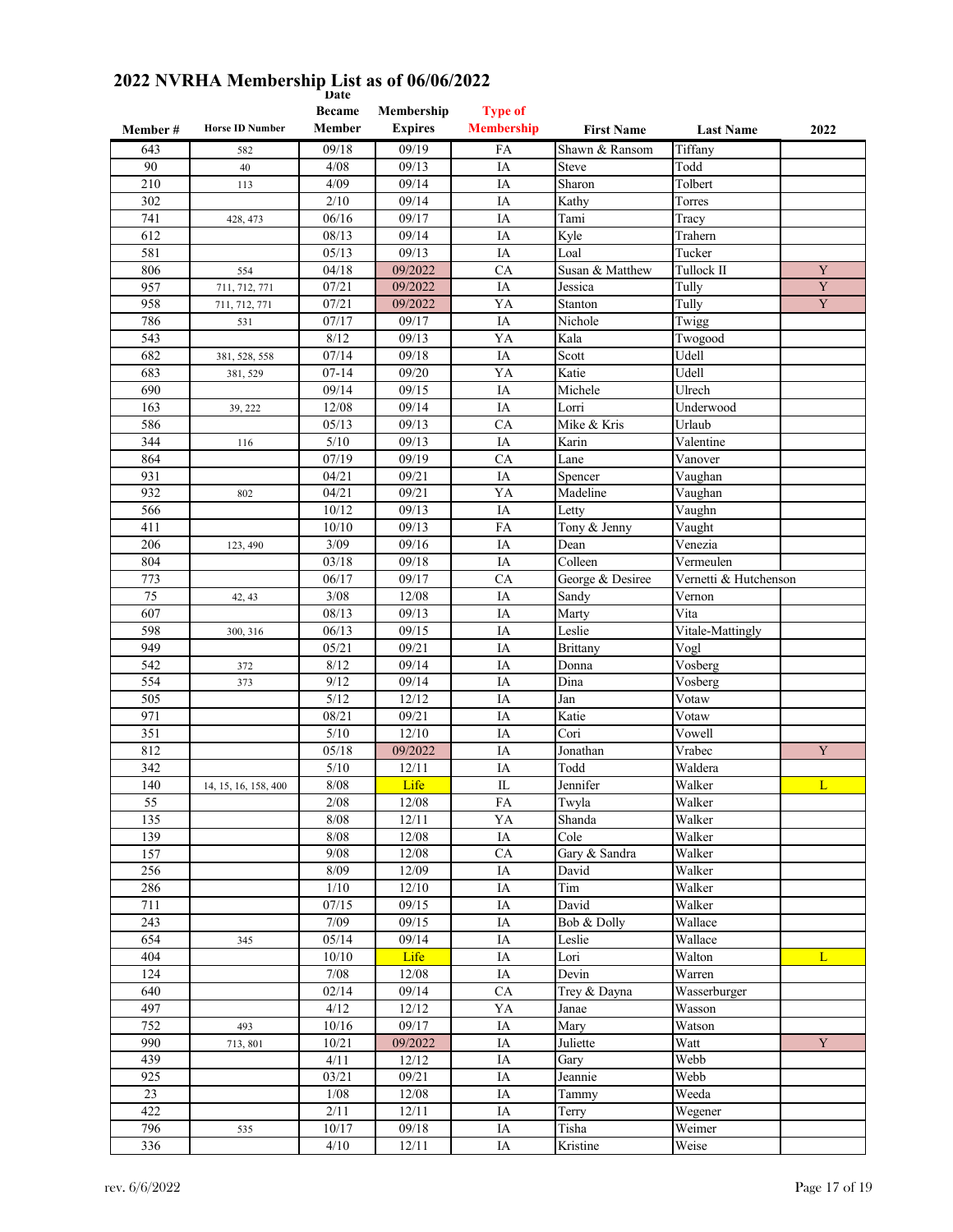|          |                        | <b>Became</b> | Membership     | <b>Type of</b>    |                   |                  |             |
|----------|------------------------|---------------|----------------|-------------------|-------------------|------------------|-------------|
| Member # | <b>Horse ID Number</b> | Member        | <b>Expires</b> | <b>Membership</b> | <b>First Name</b> | <b>Last Name</b> | 2022        |
| 937      |                        | 04/21         | 09/21          | IA                | Zoe               | Weiske           |             |
| 684      |                        | 07/14         | 09/14          | YA                | Savanna           | Welborn          |             |
| 774      | 526                    | 06/17         | 09/18          | IA                | Kristen           | Welch            |             |
| 740      |                        | 06/16         | Life           | IA                | Brad              | Weller           | L           |
| 953      | 719                    | 06/21         | 09/2022        | IA                | Sue               | Weller           | Y           |
| 54       |                        | 2/08          | 12/08          | IA                | Jenny             | Wenger           |             |
| 235      |                        | 6/09          | 12/09          | CA                | Eric & Lorraine   | Werner           |             |
| 249      |                        | 7/09          | 12/10          | IA                | Rygh              | Westby           |             |
| 831      |                        | 09/18         | 09/18          | IA                | Nicole            | Westfall         |             |
| 459      |                        | 7/11          | 12/11          | IA                | Kristi            | Whelan           |             |
| 313      |                        | 3/10          | 12/10          | IA                | Julie             | Whipple          |             |
| 1021     | 784                    | 05/22         | 09/2022        | IA                | Elaina            | White            | Y           |
| 15       | 21                     | 1/08          | 12/10          | CA                | Heath & Jennifer  | White            |             |
| 27       |                        | 1/08          | 12/09          | CA                | Michael & Bill    | White            |             |
| 661      |                        | 05/14         | 09/14          | YA                | Amber             | White            |             |
| 948      |                        | 05/21         | 09/21          | IA                | Sara              | White            |             |
| 583      |                        | 05/13         | Life           | IL                | Pamela            | Whitfield        | L           |
|          |                        |               |                |                   |                   |                  | Y           |
| 1004     | 742                    | 03/22         | 09/2022        | IA                | Samantha          | Whittemore       |             |
| 723      | 447, 448               | 03/16         | 09/16          | CA                | Aaron & Nicole    | Wilbanks         |             |
| 660      |                        | 05/14         | 09/14          | IA                | Chris             | Wilczek          |             |
| 803      |                        | 02/18         | 09/18          | IA                | Laura             | Wild             |             |
| 927      |                        | 03/21         | 09/21          | IA                | Sarah             | Wildman          |             |
| 465      |                        | 9/11          | 12/11          | IA                | Ken               | Wilkerson        |             |
| 49       |                        | 2/08          | 12/08          | YA                | Haley             | Wilkison         |             |
| 871      | 611                    | 07/19         | 09/20          | IA                | Joyce             | Willis           |             |
| 331      |                        | 4/10          | 09/2022        | IA                | Maryann           | Willoughby       | Y           |
| 491      | 513, 538, 627, 688     | 4/12          | Life           | IL                | Kimberly          | Wilson           | L           |
| 45       |                        | 2/08          | 12/08          | IA                | Kathi             | Wilson           |             |
| 327      | 85                     | 4/10          | 12/10          | IA                | D'Nae             | Wilson           |             |
| 366      |                        | 6/10          | 12/11          | YA                | Patrick           | Wilson           |             |
| 388      | 133                    | 7/10          | 12/11          | IA                | Lee Ann           | Wilson           |             |
| 766      |                        | 04/17         | 09/17          | IA                | Amy               | Wilson           |             |
| 775      | 513                    | 06/17         | 09/18          | YA                | Camden            | Wilson           |             |
| 118      | 752                    | 6/08          | Life           | CL                | Todd              | Winczewski       | L           |
| 536      | 233, 252               | 8/12          | Life           | IL                | Rebecca           | Winfield         | L           |
| 1016     |                        | 05/22         | 09/2022        | IA                | Cindy             | Wittman          | Y           |
| 860      |                        | 07/19         | 09/19          | IA                | Terri             | Wofford          |             |
| 642      | 331, 332, 774          | 03/14         | 09/2022        | IA                | Keri              | Wolf             | Y           |
| 211      |                        | 4/09          | 12/09          | $\rm IA$          | Joe               | Wolter           |             |
| 974      |                        | 10/22         | 09/2022        | IA                | Missy             | Wood             | $\mathbf Y$ |
| 736      |                        | 06/16         | 09/16          | IA                | Cassie            | Wood             |             |
| 739      | 467, 468               | 06/16         | 09/16          | CA                | Donnie & Jennifer | Woodmansee       |             |
| 1026     | 788                    | 05/22         | 09/2022        | IA                | Matthew           | Woody            | Y           |
| 705      | 419                    | 06/15         | 09/17          | IA                | Theresa           | Wortel           |             |
| 424      |                        | 2/11          | 09/16          | IA                | Judy              | Wright           |             |
| 122      |                        | 7/08          | 12/08          | IA                | Rick              | Wurtzinger       |             |
| 296      | 26                     | 1/10          | 12/11          | IA                | Kathy             | Wyatt            |             |
| 531      | 211, 212, 213, 214     | $7/12$        | 12/12          | IA                | Barret            | Yates            |             |
| 744      |                        | 08/16         | 09/16          | IA                | Frank             | Ybarra           |             |
| 901      |                        | 08/20         | 09/20          | YA                | Morgan            | Yeiser           |             |
| 991      |                        | 10/21         | 09/2022        | IA                | Brad              | Yoder            | Y           |
| 142      | 207                    | 8/08          | 09/13          | IA                | Brian             | Young            |             |
| 346      |                        | 5/10          | 12/10          | IA                | Noreen            | Young            |             |
| 347      |                        | $5/10$        | 12/10          | IA                | Crystal           | Young            |             |
| 861      |                        | 07/19         | 09/19          | YA                | AnnMarie          | Young            |             |
| 316      |                        | $3/10$        | 12/12          | IA                | Jack D.           | Younker          |             |
| 814      | 567                    | 05/18         | 09/18          | IA                | Kimberly          | Ytterberg        |             |
| 839      |                        | 03/19         | 09/19          | IA                | James             | Zalewski         |             |
| 180      |                        | $1/09$        | 12/09          | IA                |                   | Zancanella       |             |
|          |                        |               |                |                   | Margaret          |                  |             |